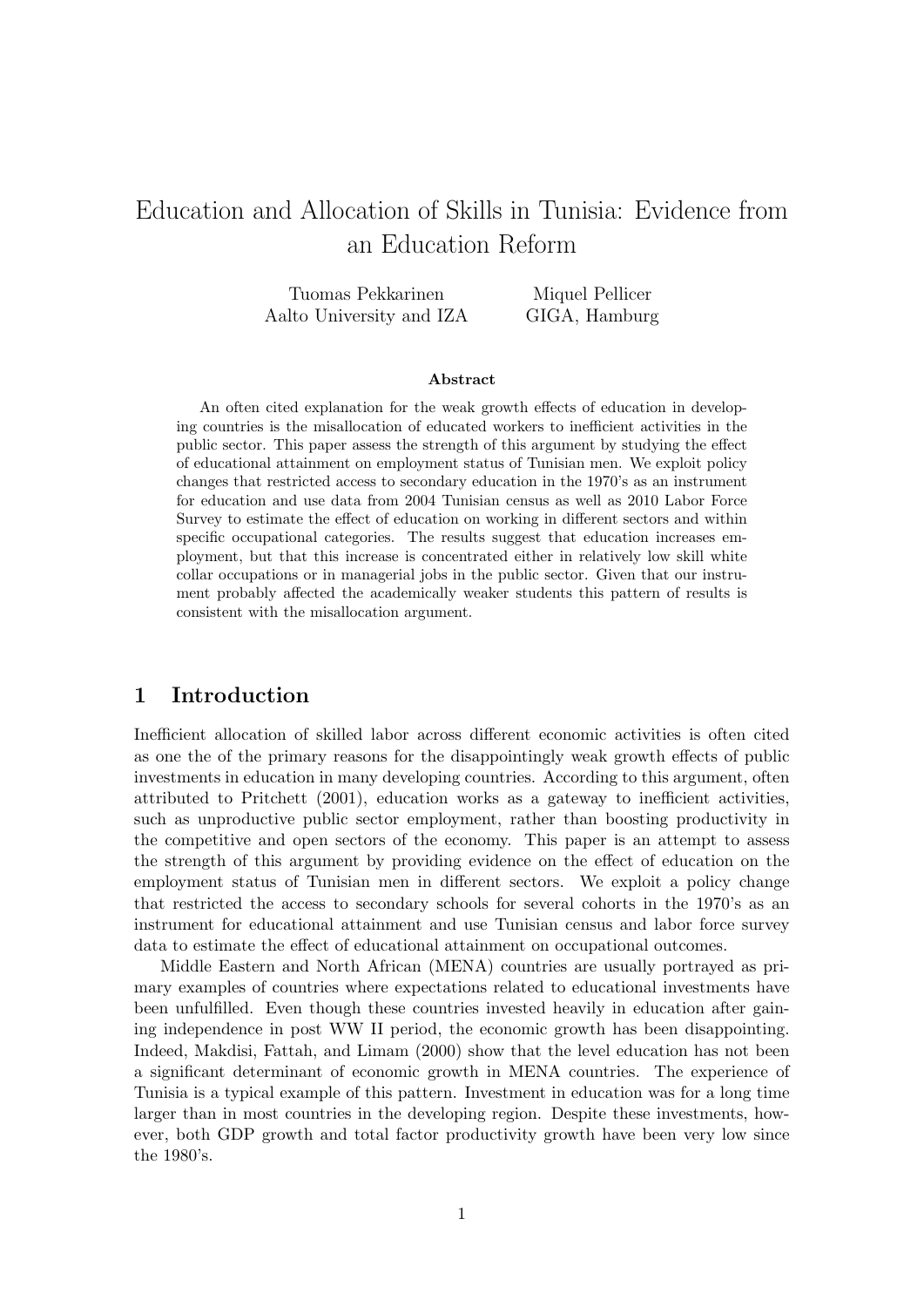Previous literature on the effects of education investments in MENA countries have focused on the estimation of private returns to education and has typically reported estimates that are comparable to the ones obtained in industrialized countries. This pattern of results would suggest that, at least at the private level, educational investment does pay off also in this region. However, previous literature also points to potential inefficiencies. Salehi-Isfahani, Tunali, and Assaad (2009) report estimates that seem to suggest that returns are convex in the level of education in Egypt and Iran and interpret this evidence of "sheepskin effects", that is returns attached to official degrees rather than actual learning. Assaad (1997) and Tansel (2005) provide evidence on the attractiveness of public sector employment for university graduates in Egypt and Turkey, respectively. However, due to lack of suitable instruments, this literature has been unable to address the causality of these estimates.

There are several reasons for why obtaining estimates purged from selection biases is useful for understanding the inefficiencies related to educational investment in the MENA region. First, evidence on how the skills obtained through schooling, rather than the unobserved abilities that are correlated with schooling levels, are allocated tells us how the labor market rewards schooling. This evidence can be used to assess the usefulness of the skills that are taught at schools as well as the efficiency of the labor market in allocating skills. Furthermore, evidence on the causal evidence on the allocation of educated workers can be used to predict the potential effects of policies that seek to affect educational attainment in the same way as the instruments used in the analysis do.

Here we exploit a policy change that took place in Tunisia in the 1970's. Following the rapid expansion of public education in the 1960's that led to increased budgetary pressures, the Tunisian government responded by restricting the access to secondary education drastically. The promotion rates to secondary education were decreased by 15 percentage points starting 1971 and remained at low levels until 1980. This policy change generates between cohorts variation in educational attainment and we use this variation as an instrument for educational attainment. The first stage results suggest that the policy change is a strong instrument: individuals that were affected by the reform completed on average one grade less of education and were almost 10 percentage points less likely to obtain a university degree.<sup>1</sup>

We use micro data from Tunisian 2004 census and 2010 Labor Force Survey to estimate the effect of educational attainment on employment and occupational status of men in different sectors, focusing on the distinctions between the public and the private corporate sector. Descriptive statistics and OLS results suggest no inefficient over-representation of educated workers in the public sector. The public administration does employ more college workers, but this appears to be due to the specific occupational structure of the sector, particularly its abundance of health and education workers.

However, using the changes in the access to secondary education as an instrument for education does deliver results that are consistent with inefficient absorption of educated workers by the public sector. First, IV estimates of the effect of education on working in the public sector exceeds the effect on working in the private sector. This suggests that educational attainment, when purged from the effect of other productive characteristics, works as a gateway to public sector jobs in the Tunisian labor market. The pattern, however, could still be driven by differing occupation structures across sectors. Our second set of results thus focuses on differences across sectors in selected occupations.

<sup>&</sup>lt;sup>1</sup>Our identification strategy is very similar to the one that Harmon and Walker (1995), Oreopoulos (2006), and Pischke and von Wachter (2008) have used to estimate the returns to education in industrilaized countries.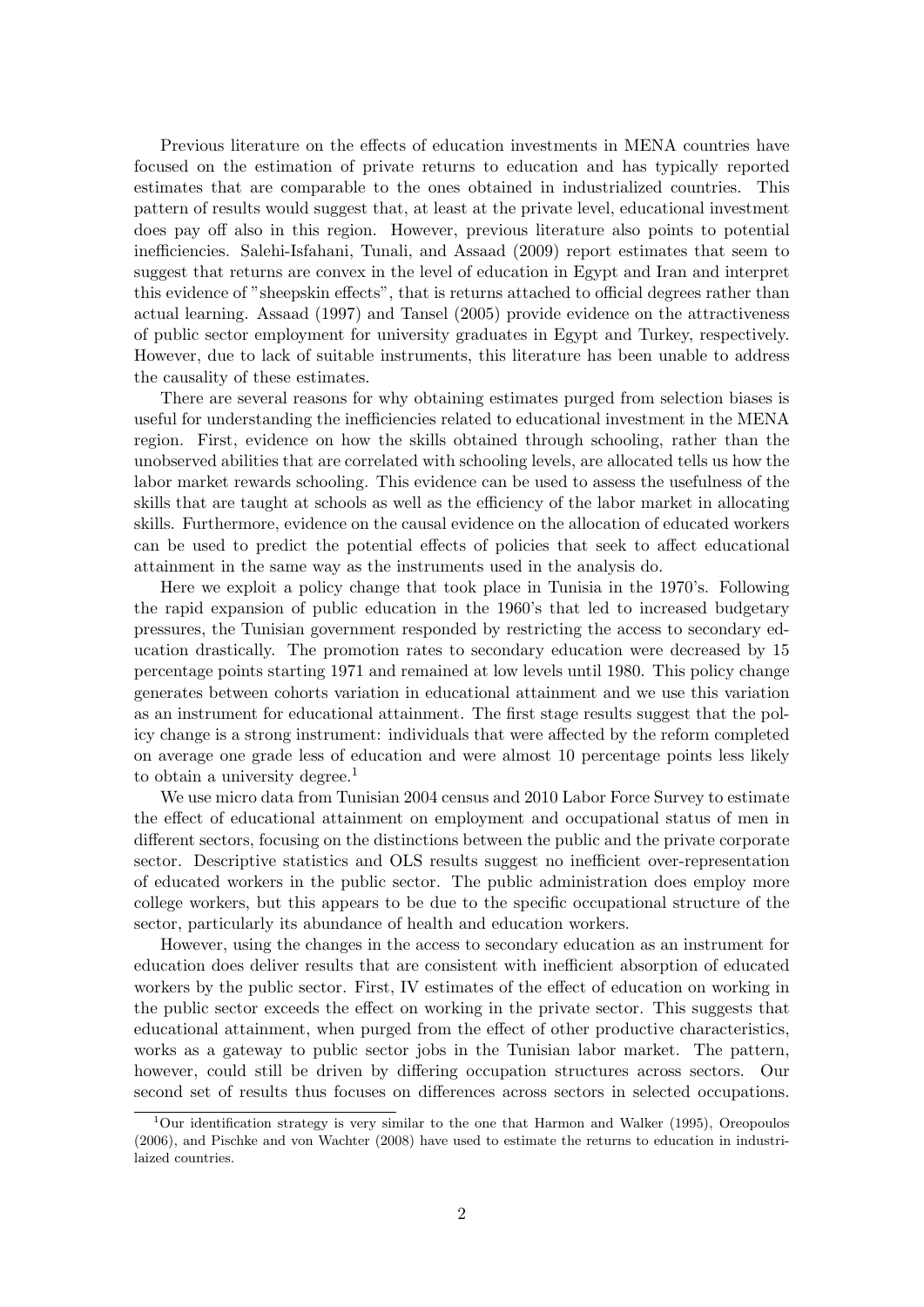Our IV estimates show a clear effect for clerical workers in all sectors, but no effect on natural science occupations. Furthermore, the effect of education on working in technical and, particularly, managerial jobs is heterogeneous across sectors: this effect is large in the public sector, considerably weaker in the private Tunisian sector and nonexistent in the multinational sector. This pattern of results suggests that the channel for the effect of formal education is not primarily through the acquisition of technical skills at school (arguably most useful in natural science occupations and least in clerical jobs). The fact that education has an effect on working in intermediate and, particularly, in managerial occupations in the public sector, while having no such effect in the multinational sector, is consistent with the idea that the public administration hires and promotes workers inefficiently, rewarding titles rather than actual skills.

The rest of the paper is organized as follows. In the following section we present a short history of educational investment in Tunisia and describe the policy reform that we will exploit in our identification strategy. The third section describes the data sets used in the analysis and presents some descriptive statistics on the allocation of educated workers in the Tunisian labor market. We then move on to present the results on the effect of educational attainment on the employment status. We report IV estimates of the effect of education on the probability of working in different sectors on average as well as separately for certain occupations. The fifth section concludes.

# 2 Education investment in Tunisia

Tunisia obtained its independence from France in 1956 in a relatively peaceful way. A single-party regime ensued, led by the Neo-Destourian party that had fought and negotiated independence. The political power was highly concentrated in the hands of the party leader, Habib Bourguiba. The party and its leader had a strong developmental and modernizing agenda. One of the key instruments of modernization was to be the spread of education to the Tunisian masses.

### 2.1 Expansion of education after independence

At the eve of independence the level of educational attainment was relatively low in Tunisia. In 1955, access to primary education was restricted with enrollment rates of 30% among 6-9 year olds. Furthermore the overall illiteracy rate was as high as 84% (Tarifa, 1971). The new regime spent great efforts to expand education. An education reform in 1958 forsaw complete schooling of six year olds by 1967 and allowed for a relatively open access to secondary school (around 40% access rate from primary to secondary) (Tibi, 1974). Expenditures in education reached 4.3% of GNP in 1965, larger than the average for any developing region (Bousnina, 1991). Enrollment rates of 6-9 year olds soared to 70% in 1967, only ten years after independence and enrollment in secondary schooling more than tripled from 1958 to 1966 (Tarifa, 1971).

Despite the quantitative success of the policy of educational expansion, by the end of the 1960s several problems were identified. First, as enrollments increased, so did the budget required to sustain the system. By 1970, expenditures in education reached 6% of GNP, a figure even higher than that of developed countries (UNESCO 1976 Yearbook, quoted in (Bousnina, 1991)). As expansion at the primary level spilled over increasingly to the much more expensive secondary and tertiary levels, there was a risk of explosive budget increases. Second, repetition rates were high, both at the primary and secondary levels. The concern emerged that the expansion into the secondary level had been too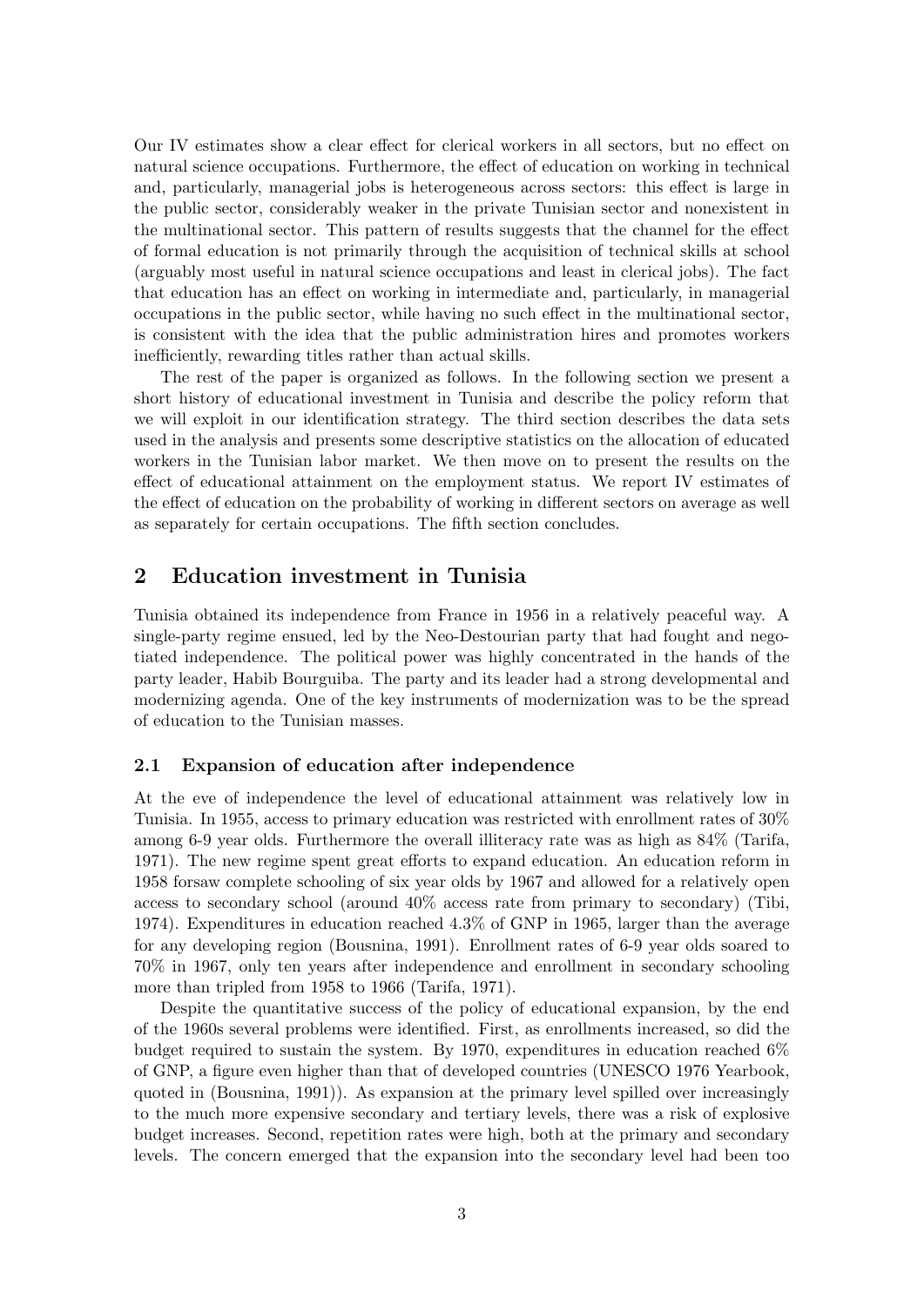massive, swelling the budget and including large amounts of unprepared students did not progress at the appropriate rate.

## 2.2 The policy reform of the 1970's

In this context, in 1971, the promotion rate into secondary school was dropped suddenly from 40% to around 25% (see Table 1). During a full decade promotion rates remained at such low levels. Meanwhile the budget, which in 1974 remained at 6.1 of GNP (UNESCO 1976 Yearbook, quoted in (Bousnina, 1991)), appears to have somewhat stabilized. However, it lead to an new problem: a large amount of youth below 16 years old were left out of the educational system at an age where they were still deemed to be not ready to join the workforce. In that context, in 1980, promotion rates were brought back to around 40% (Table 1).

The two sudden changes in promotion rates form the basis for our instrument for education. Whereas we have not found direct evidence of a purposeful manipulation of these rates, in the form of regulations or official proclamations, contemporary observers appear to agree that it was policy induced, at least when it comes to the first drop (Tibi 1974, Allen 1976). Indeed, the fact that promotion rates change so suddenly and remain relatively constant within each regime strongly suggests that it is driven by policy, not by some secular changes in cohorts.

We construct an instrument for education using these changes in promotion rates. We call the years of low promotion rates, the low promotion regime. Our instrument is a variable that captures exposure of different cohorts to the low promotion regime. If no one repeated grades, the instrument would take value one for cohorts reaching 12 years old between 1971 and 1980. Because of grade repetition, cohorts older than that had some exposure to the low promotion regime whereas the younger of these cohorts had only a limited exposure. Below, we describe the instrument in more detail and show that the policy used had a strong impact on the number of grades completed as well as on the probability of continuing studies beyond primary school.

# 3 Data

We use for our analysis two datasets, the 2004 Tunisian Census and the 2010 Tunisian Labor Force Survey (LFS)<sup>2</sup>. Our version of the 2004 Census has individual information on one fourth of Tunisian households (2,157,325 individuals). The LFS sample consists of 549,015 individuals.

## 3.1 Variables

Both datasets include individual information on education, labor market outcomes and demographic characteristics, as well as characteristics of the household such as possession of certain assets (cars, washing machines, etc., which we will use to construct a wealth index). In addition, both datasets provide sampling weights which we use in all our analyses below.

As was explained above, our analysis relies on policy changes affecting cohorts born around the 1960s. Thus, we restrict our sample to individuals born after 1945 and before 1980. This leaves us with around 10 to 15 cohorts before and after the cohorts affected by the policy and has the virtue of excluding most of retired people as well as students.

<sup>&</sup>lt;sup>2</sup>The two datasets are available at http://www.ins.nat.tn/modules/nada/index.php/catalog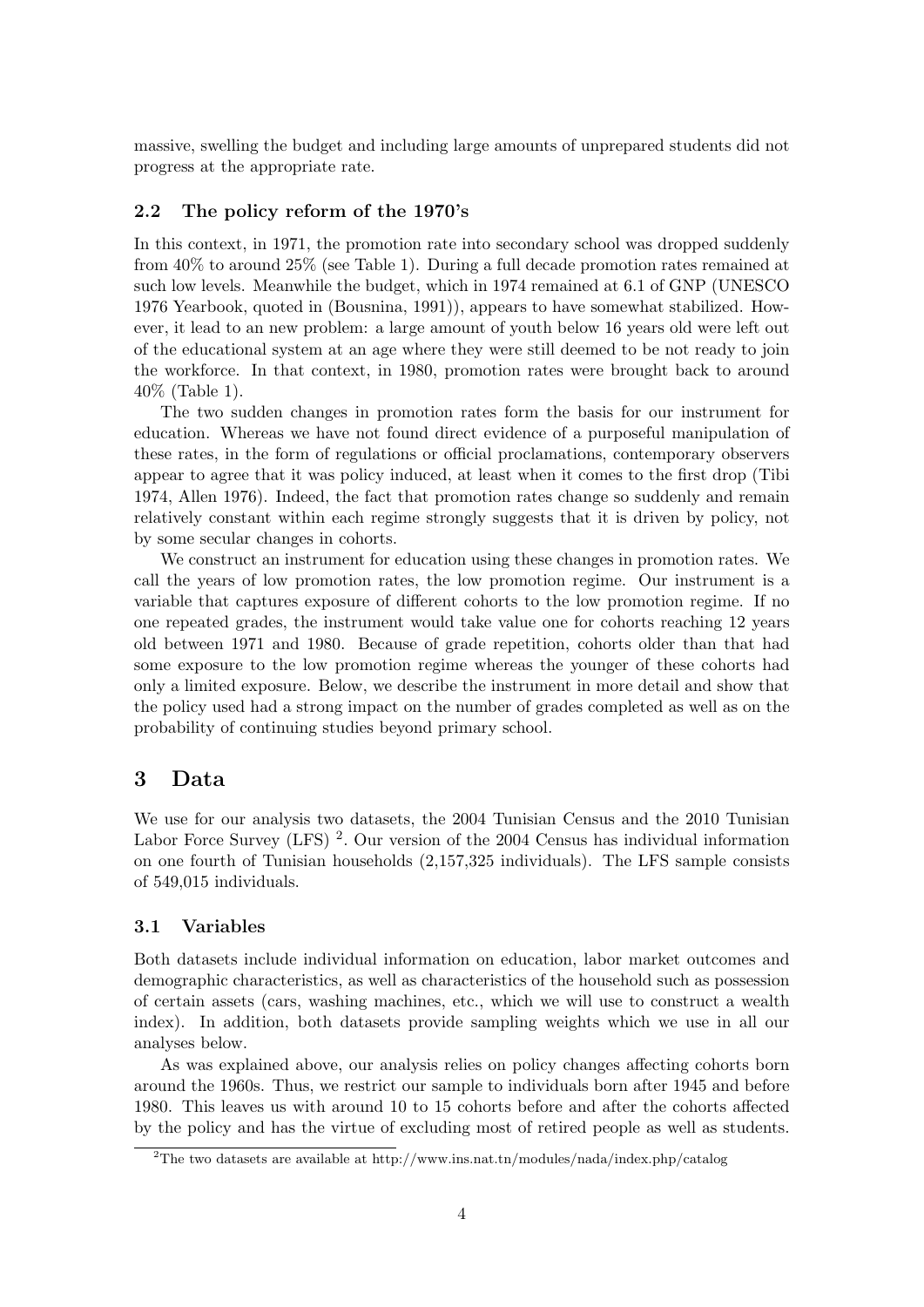Moreover, we observe a clear agglomeration of observations with round years of birth, i.e. at years ending in 0 or in 5. This is likely to represent individuals unsure of their exact birth year. Because these individuals are not randomly selected, but rather appear to display particularly low education levels, we erase these observations. Finally, because the policy of interest had a substantially stronger impact on males than on females, we restrict our analysis to males. We end up with 354,610 census observations and 78,786 LFS observations.<sup>3</sup>

The main variables we will use in our analysis are education-related variables (levels of education and number of grades completed), occupation related variables (sector or place of employment and occupation) and an index of wealth<sup>4</sup>. For education, both datasets already include variables on the level of education arrived at (none, primary, secondary, university) as well as a variable with the number of grades completed of the respective education level. From these two variables, we construct the total years of education ("grades completed") on the basis of official length of each level for these cohorts (assuming a primary education of 6 grades and a secondary education of 7 grades).

The occupation-related variables include a variable on "workplace" and a 2-digit occupation category variable. The workplace variable includes as categories public administration, public companies, private Tunisian companies, multinational or mixed companies, shops, home, ambulant, agricultural, construction building, other construction sites and other places. From this variable, we will focus on the four fist categories, public administration and the three types of company, which we will denote from now on "sectors". The occupation variable consists of 9 main categories, each subdivided into two to five subcategories. The main categories are management, scientists, technicians, clerks, vendors, farmers, craftsmen, machine operators and unskilled workers. We will mainly focus on the while collar workers which are the first four ones.

For the wealth index, we use information on household assets as well as number of rooms in the household.<sup>5</sup> We perform a principle component analysis  $(PCA)$  of these variables and take the first component to be the wealth index. The results of the PCA appear sensible: factor loadings are lowest for assets ambiguously associated to social status, such as bicycles and motorbikes, and the first component of the PCA explains 25% of the total variance (32% in the case of the LFS).

## 4 Descriptive statistics

We are primarily interested in the links between educational attainment, wealth, sector of employment and occupation. Table 2 presents the descriptive statistics of these variables in our samples. Recall that both samples are restricted to specific cohorts of middle-aged males, that were between 24 and 59 when the Census was taken in 2004 and between 30 and 65 at the time of the LFS, in 2010. The table shows that our sample of males have on average more than 7 years of education, one more than the length of primary school. Employment rates are unsurprisingly high, at around 80%. The wealth index has no natural interpretation of units but it is useful to notice the scale of the index as proxied by a standard deviation of 2 (the index ranges roughly from -10 to 10).

<sup>&</sup>lt;sup>3</sup>In our analyses involving wealth, we merge the individual with its corresponding household dataset and we further restrict ourselves to household heads, leading to 294,068 for the Census data and 75,200 for the LFS.

<sup>4</sup>The Labor Force Survey also includes questions on wages. However, this information is not released

<sup>&</sup>lt;sup>5</sup>The household assets are bicycle, motorbike, car, radio, TV, satellite dish, library, fridge, freezer, oven, washing machine, dish washer, air conditioner, central heating, fixed phone, mobile phone, computer and internet. We also add access to piped water and to grid electricity.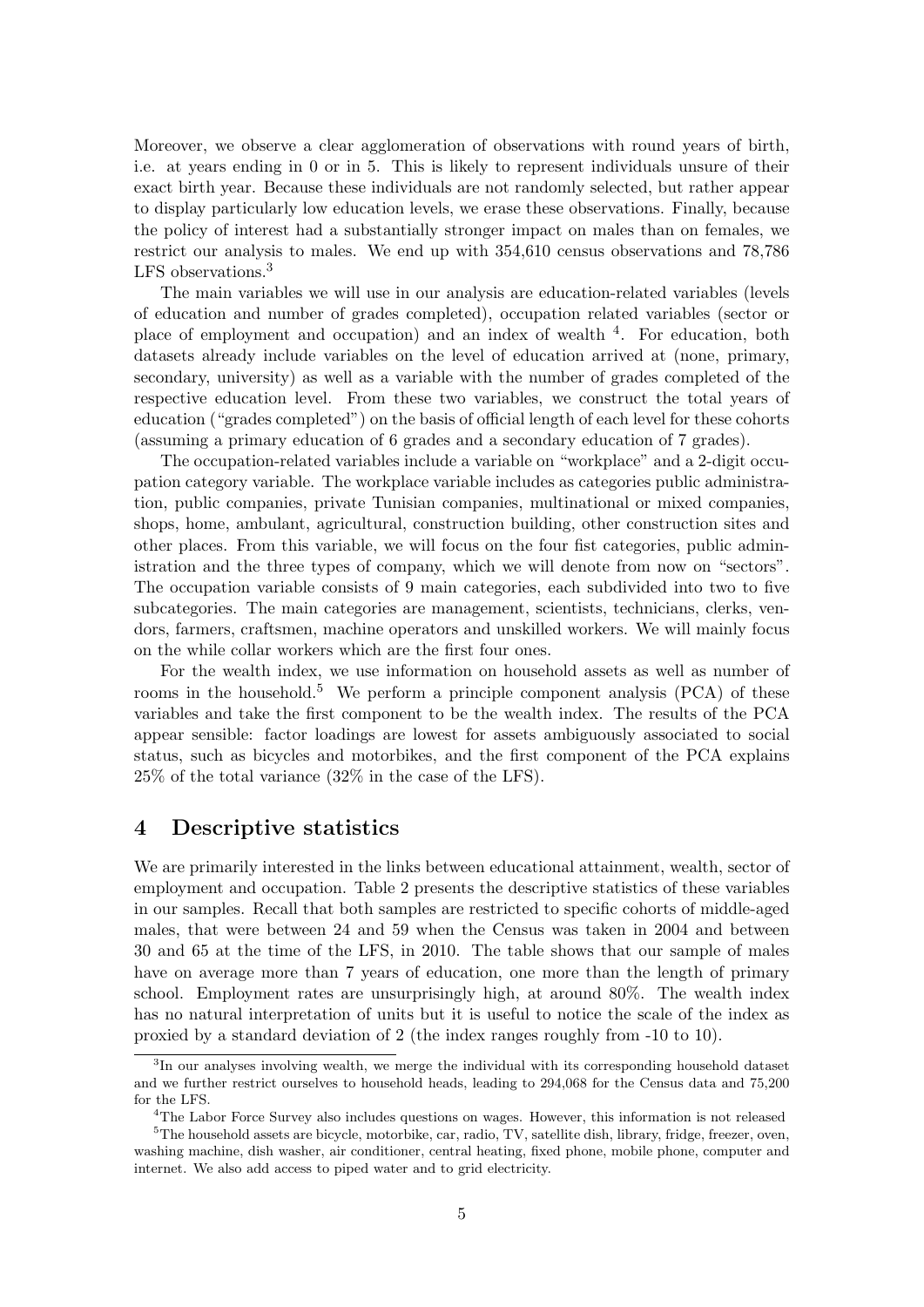Table 2 shows that the public sector is a significant, although not massive, provider of employment. Around one fourth of the employed in our samples work in the public sector, either in the administration (most of them), or in public companies. Employment in private companies is somewhat lower but not substantially so, as are employment in agricultural fields and at construction sites. From here onward our interest will lie in the first four employment sectors (public administration, public companies, private Tunisian companies and multinationals), and we will lump together the other workplaces. Regarding occupations, in what follows we will be focusing specifically on white collar occupations (managers, scientists, technicians, and clerks), and we will disaggregate these further when useful.

A last feature to notice in Table 2 is the similarity between the census and the LFS figures, which gives certain confidence on the quality of the data. The main differences between the two samples are the slightly higher proportion of employed and managers in the LFS, both of which are consistent with the cohorts being older in that sample.

As a first pass at the question of skill absorption by the public sector, Table 3 displays the skill distribution within the different sectors. The table does show the public sector as particularly skill intensive. In particular, the public administration employs the largest share of workers with college, relative to other sectors. Still, both public and private sector companies are relatively skill intensive relative to the other workplaces. Private Tunisian companies are slightly less skilled intensive than the other types of companies. The differences in skill are broadly mirrored in differences in average wealth of workers in different sectors. Notice also that public companies and multinationals are very similar in skill composition (as well as in size, as could be seen in the previous table). In the analysis below it will often be useful to focus on comparisons between these two sectors.

That the public administration is the most skill intensive need not imply that the public sector is absorbing college students inefficiently. The technological requirements of a public administration may be such that comparatively more skills are needed to perform its tasks. We thus consider whether the differences in skill appear to be driven by differences in occupation types or to skill levels within occupations. Table 4 shows the distribution of occupations across sectors, where we have disaggregated white collar occupations into subcategories. The last row shows the marginal distribution of sectors, for comparison. It is clear that there are strong differences in occupation across sectors. Our four selected sectors have a clear overrepresentation of top occupation categories relative the "other" workplaces. The same applies to the public administration, relative to public and private companies. The public administration employs a disproportionate proportion of education and health workers, occupations with high skill requirements.

In order to check if, in addition to differences in occupational structure, the public administration displays high skill intensity also within occupations we select certain occupational categories. We do so because making cross sectoral comparisons within occupations that are not homogeneously distributed across sectors are likely to be misleading (for instance, the tiny amount of education workers in the multinational sector are likely to be essentially different than the large amount of public sector educational workers; comparisons between them are likely to be potentially misleading). We will thus focus on occupations that are roughly proportionately distributed across sectors: among management we select company director; as scientists and technicians we select scientific and other occupations; and as clerical jobs we select both subcategories.

Table 5 shows the average grades completed within the selected occupation categories and sectors. Within each occupation category, mean education levels are relatively similar across sectors (except "other scientists", that display lower education levels in the public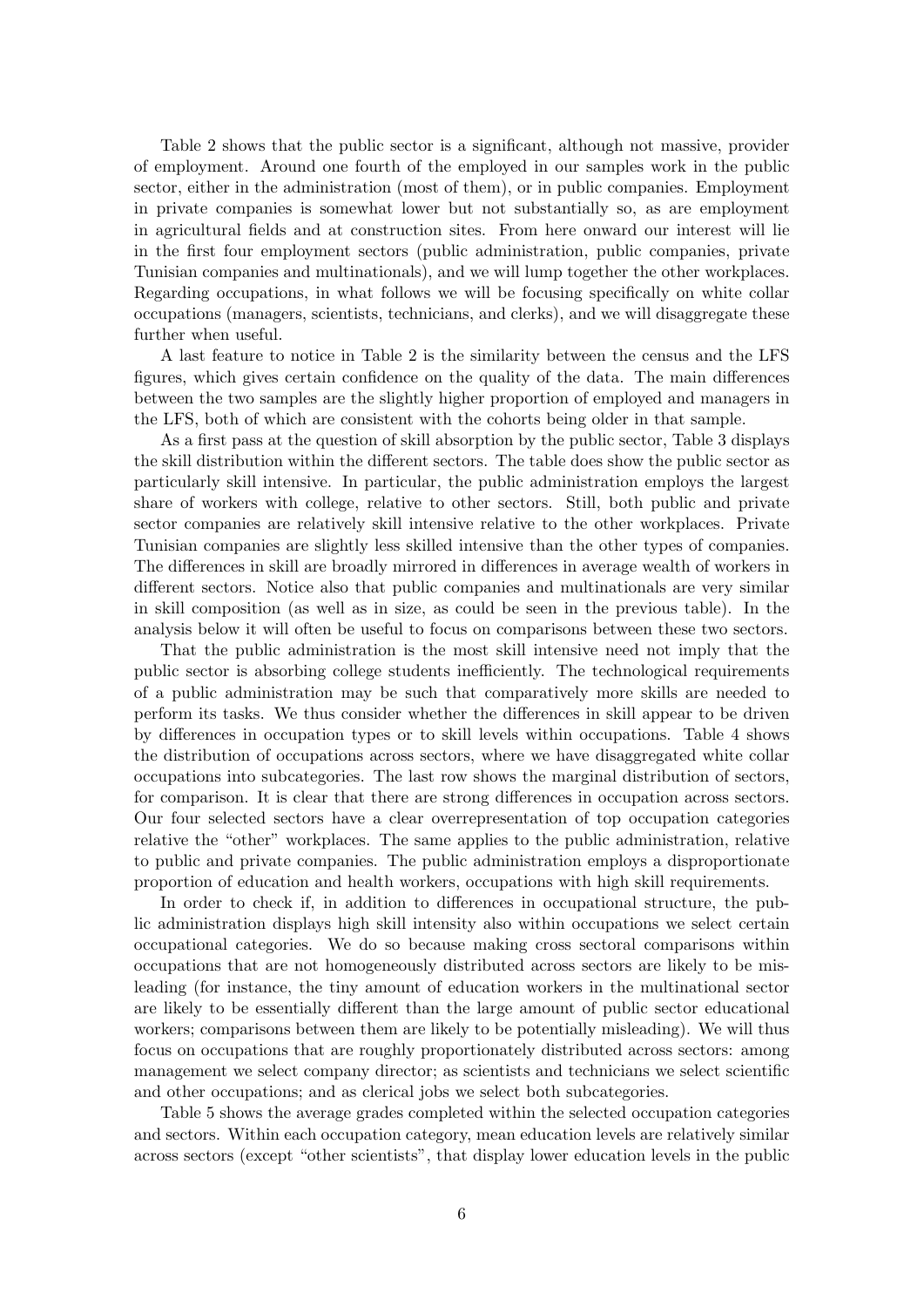administration). Certainly there are no large systematic differences between sectors: the unusual skill intensity of the public administration appears to be due to its occupation composition rather than the skill content in each occupation.

Table 5 also provides some additional confidence regarding the quality of the data used. Education levels by occupation category are sensible, with highest levels for scientists and lowest levels for clerks. The table shows in its last column the mean wealth level for each occupation category. Here again, results are as reassuring, with wealth levels increasing with the occupational hierarchy. Consistent with what one would expect, but nevertheless worth mentioning, is the fact that directors display on average slightly higher wealth levels than natural scientists, despite their lower average educational attainment.

In summary, the descriptive analysis does not point at very obvious overhiring of educated workers by the public sector. Public companies have similar skill distributions than private ones (particularly multinational ones). The public administration does employ more college graduates than public and private companies, but this appears mainly related to the specific occupational structure of the public sector and not the skill content within occupations. However, it is important to note that the descriptive statistics presented here do not really inform us about the effect of educational attainment on the employment status. Since education is likely to be correlated with other determinants of employment status the correlations between education and allocation of workers in these table is, at least partly, spurious. To understand how educational attainment affects employment status among Tunisian men, we exploit the policy changes of the 1970's in the following section.

## 5 Results

Our aim is to estimate the effect of educational attainment on the probability of being employed in public, private Tunisian, and multinational sectors. We denote these probabilities with  $Y_i$ . The empirical framework for estimating these effects is given by:

$$
Y_i = f(C_i) + \beta \text{SCH}_i + \epsilon_i \tag{1}
$$

where  $C_i$  denotes the birth cohort of individual i and SCH<sub>i</sub> refers to i's level of schooling measured with a dummy variable that takes value one if the individuals has obtained a post-primary degree. We specify the function  $f$  as a flexible polynomial of birth year and in our baseline regressions we use a polynomial of order three. We also apply polynomials of order five in robustness checks.<sup>6</sup>

Since educational attainment is likely to be correlated with unobservable determinants of employment outcomes  $\text{SCH}_i$  will be correlated with the error term  $\epsilon$  in (1). To overcome this endogeneity problem we exploit the policy reform described in section 2, and specify  $SCH<sub>i</sub>$  as:

$$
SCHi = f(Ci) + \gamma Ri + vi
$$
\n(2)

where  $R_i$  is our reform variable. As was explained above the regime decreased access to secondary education in 1971 and then increased it again in 1980. As the secondary school entry age in the Tunisian system is 12, without any grade repetition this variable would take values 1 for cohorts born between 1959 and 1968. However, due to widespread grade repetition some cohorts born before 1959 were also affected by the stricter access

 $6$ When using the Labor Force Survey data we also include a control variable for retirement in equation (1) since part of our sample has reached the retirement age by 2010.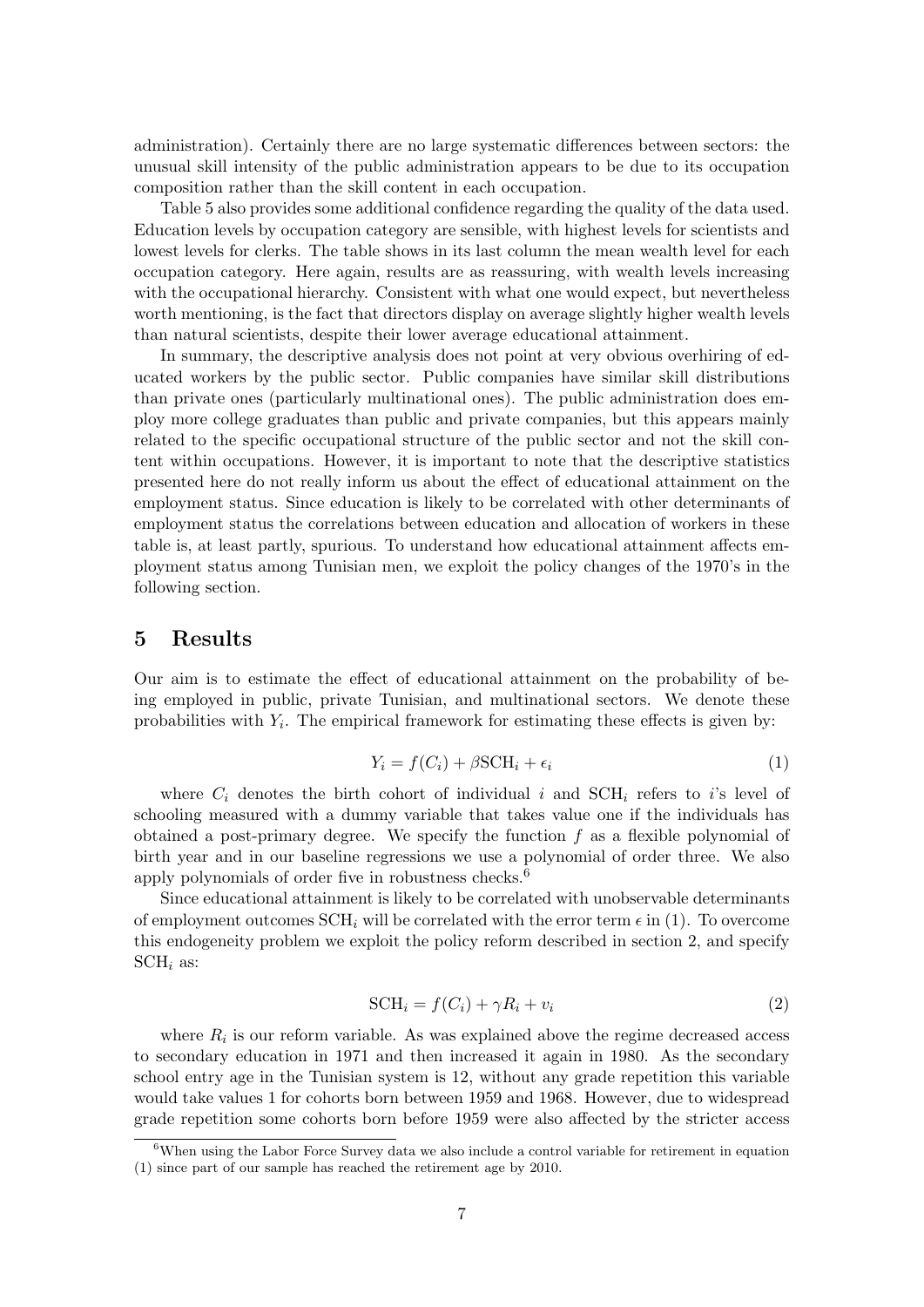requirements of 1971. In the same way, parts of the cohorts born between 1964-1968 were affected by the more lenient regime. In order to take into account repetition rates in this manner, we use information detailing the year-of-birth composition of each primary school grade in Ministde l'Education Nationale, Republique Tunissiene (1983) and extrapolate ´ this information to the two instances of policy change. We end up with exposure equaling one for the cohort reaching 12 in 1971 (born in 1969), and decreasing almost linearly for 4 older cohorts (0.8 for those born in 1958, 0.53 for those born in 1957, etc.). The reverse applies to the 1980 policy change. Figure 1 depicts the values of the variable  $R_i$  by birth cohorts.

#### 5.1 First stage results

The estimates of the effect of the policy reform on educational attainment are reported in table 6. We present results on two outcome variables: total number of grades completed and the probability of continuing studies beyond primary school. As is clear from table 6, the reform decreased the amount of grades completed by approximately one. Similarly, the probability of obtaining a post-primary education decreased by ten percentage points which implies a decrease of one fifth in the fraction of cohort that continued their studies after primary school. In what follows, we will use this latter variable as our preferred measure of educational attainment.

The satisfactory performance of the instrument is also apparent when inspecting graphs of educational attainment by cohort. Figure 2 shows grades completed and probability of continuing studies beyond primary school by birth cohort, using the census data. Together with the means by cohort, the figures show predictions from the firststage regressions (3rd order polynomial) with the instrument turned on (solid line) and also turned off (dashed line). Together table 6 and figure 2 clearly show that restricting access to secondary education in the 1970's had an effect on educational attainment.

#### 5.2 The effect of education on occupational status

The first question we consider is the effect of education on the probability of obtaining employment in the public sector and in private companies. Table 7 reports both IV and OLS results, using our two datasets. Consider first the IV results using the census data. All coefficients are positive and statistically significant at conventional levels. The fact of attending secondary or university education, per se, increases the chances of working in the public sector and in private companies. The coefficients differ substantially across sectors, partly because the sectors are of substantially different size. However, differences remain large even when focusing on the size of the coefficient relative to the size of the sector (as given in the before-last row). For the public administration, where around 20% of the workforce are employed, the mere fact of attending higher education increases the chances of working there by a staggering 50pp, more than twice the size of the sector. The effect is also very large for public companies with a coefficient 1.5 times the size of the sector. The effects are smallest in relative terms (though still significant) for the private sector companies, with coefficients approximately equal to the sizes of the sectors. The estimates get reduced when using the LFS instead of the census, particularly for the three types of company, although coefficients are much less precisely estimated.

Table 8 shows the IV estimates of educational attainment on the probability of working in the selected occupations by sector. In addition to coefficients and standard errors, the table reports the size of each occupation in each sector. The coefficients of the table are generally positive with two important types of exception. First, coefficients on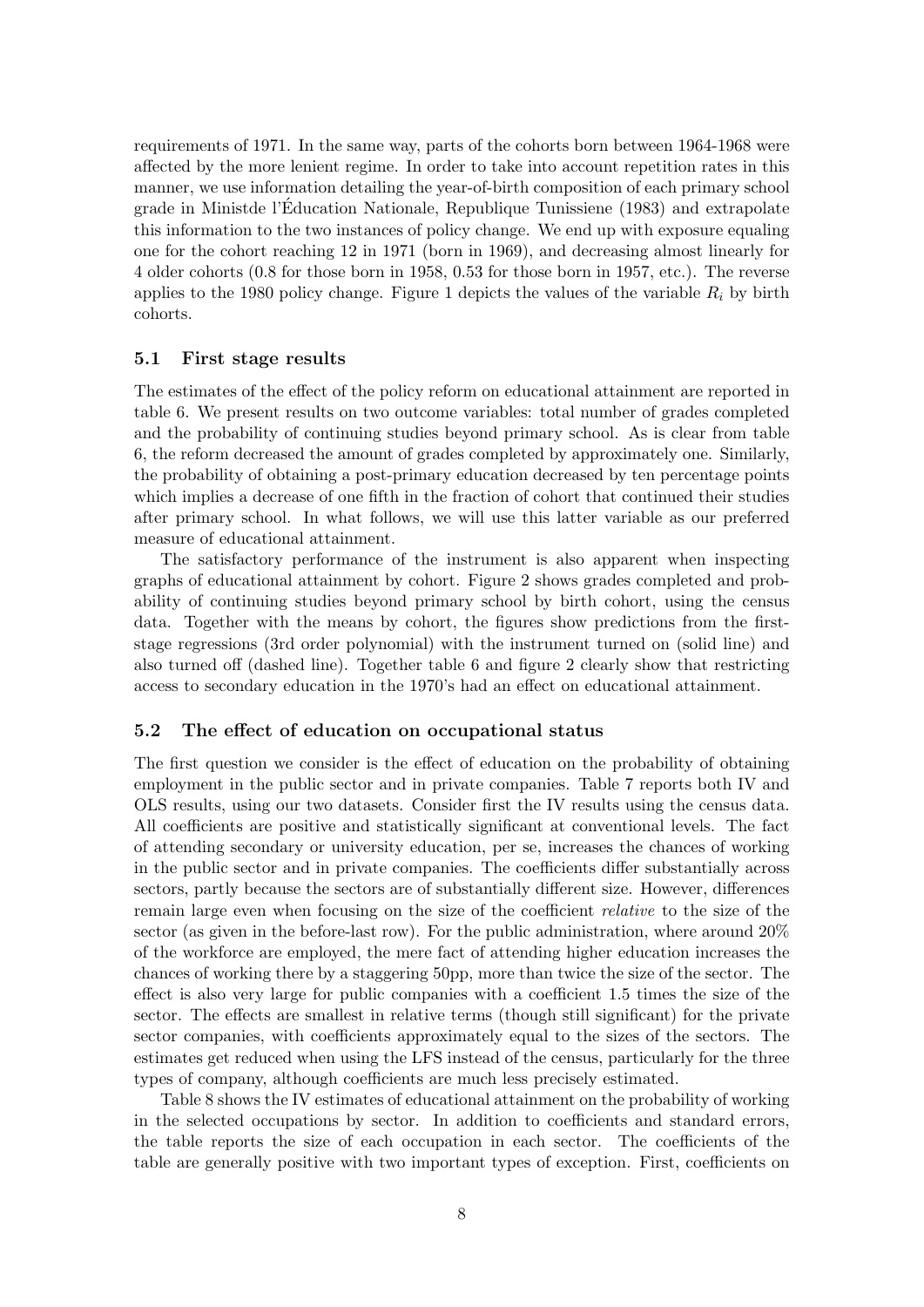scientific/technical occupations are essentially zero, for all sectors. Second, coefficients are generally essentially zero for the multinational sector, except for clerical jobs. To further illustrate this pattern of results, we present the reduced from effects of the reform on working as a director in different industries in figure 3. The graphs in this figure plot the fraction of the labor force employed in this occupation by sector as well as the predictions from regressions where the probabilities are regressed on the 3rd order polynomial of birth cohorts with the instrument turned on (solid line) and off (dashed line).<sup>7</sup> These figures show the dramatic drop in the probability of working as a director in the public sector while there is essentially no drop in the case of multinationals.

#### 5.3 Discussion of the results

The results presented above indicate that the changes in educational attainment generated by the policy changes in the 1970's clearly had an effect on the employment status of Tunisian men. As is always the case with instrumental variables, these results do not tell us anything about whose education and labor market status was effected. However, the nature of the policy change that we use to instrument educational attainment suggests that those whose education was really affected by the policy were the ones on the margin of gaining an access to secondary school. Hence, we are most likely estimating the effects of educational attainment on the employment status for individuals that are among the weakest students who continue their studies beyond primary school.

The results in table 8 and figure 3, provide further suggestive evidence that, in our opinion, supports the interpretation that the compliers are the academically weaker students. According to these results formal education enabled the compliers of our instrument to obtain white collar jobs in sectors and occupations where skills are actually valued the least: occupations not requiring the highest levels of skill and in sectors more shielded from competitive pressures. This is consistent with the fact that the compliers of our instrument are likely to be relatively weak academically.

Pushing the argument further, what our results suggest is that the both the public and, to a lesser extent, the Tunisian corporate sector do absorb certain types of workers by virtue of their formal education, regardless of skill. This pattern is most remarkable when it comes to managers. We find strong effects of education on obtaining managerial positions in the public and private Tunisian sectors. Relative to the size of the occupations in each sector, the size of the effects are very large, more than five times larger for the public sectors and around twice as large for the private Tunisian sector. It is also worth noting that the largest relative effects are for the public sector.

It is particularly instructive to elaborate on the differential effects for managers and clerical jobs in different sectors. It seems sensible to assume that productivity is more sensitive to skill in managerial jobs than in clerical jobs. Managerial jobs are also more likely to be obtained after several years of experience in the labor market while clerical jobs need not be. At the same time, true skill is more likely to be observed only with experience and employers might need rely on formal education as skill signaling device. These three observations imply that an organization operating efficiently is likely to follow different strategies for clerical workers than with managers. In particular, formal education per se ought to matter less for hiring and promoting managers, since more information on their true skill ought to be available and getting the skill right is likely to be more relevant for these. This is exactly what we observe for the multinational sector. For the public sector

<sup>&</sup>lt;sup>7</sup>In order to facilitate comparisons across sectors, the scale of each graph is set relative to the size of the sector.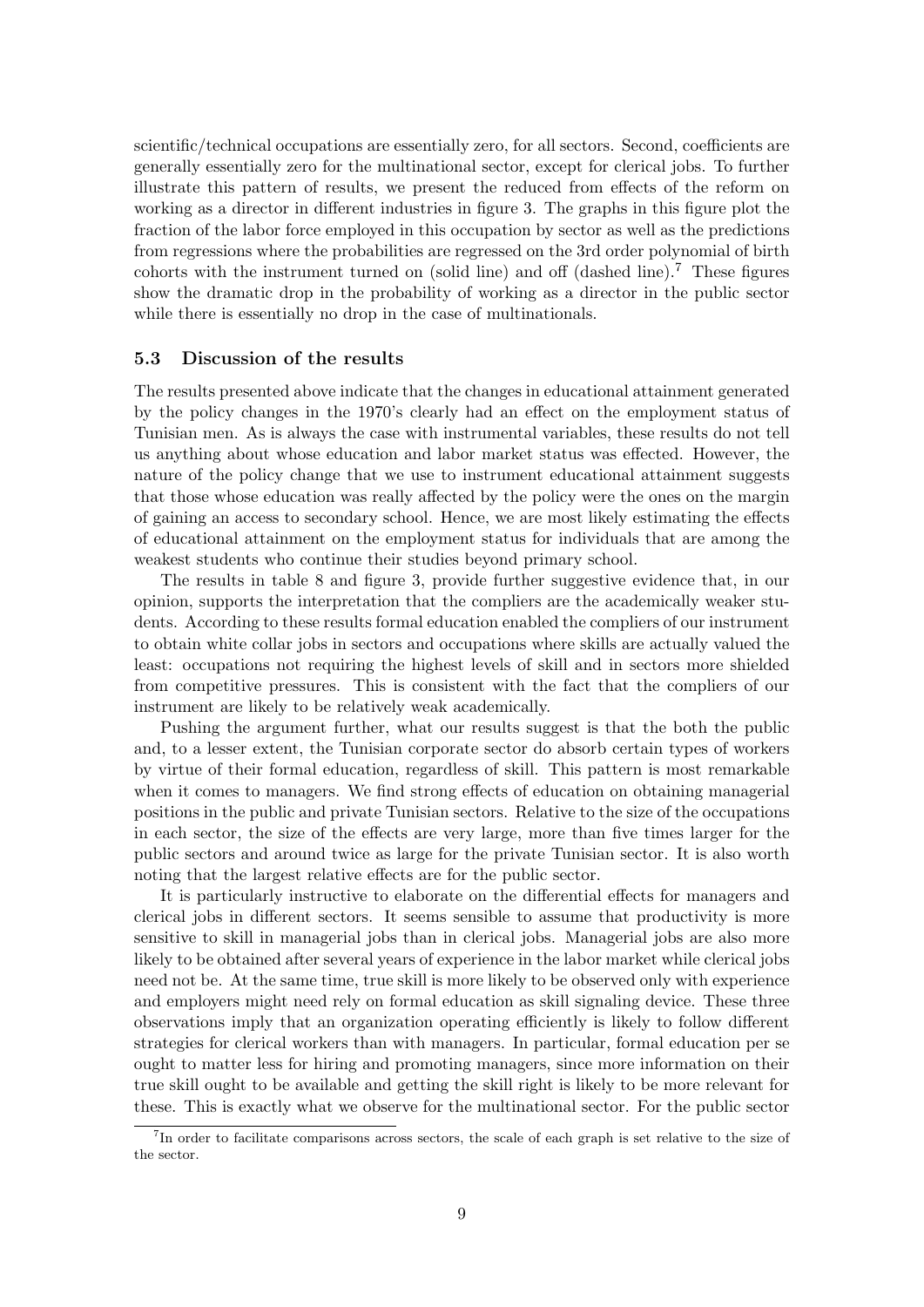and the Tunisian corporate sector, in contrast, hiring and promoting appear to occur more automatically on the basis of formal qualifications, regardless of true skill. This evidence is consistently with findings suggesting that "sheepskin effects" are prevalent in public sectors across the MENA, and that they even spill over to the domestic corporate sector (see Salehi-Isfahani et al. (2009)). Moreover, our evidence is consistent with sheepskin effects applying all the way to managerial positions. In that respect, our findings are indicative of inefficient absorption of formally educated individuals in the Tunisian public sector *and*, to a lesser extent, in its domestic private sector.

# 6 Concluding Remarks

In this paper we estimate the effect of education on occupational status of Tunisian men, with the aim of obtaining insights into the possible inefficient absorption of educated workers into the public sector. We exploit a change in education policy that reduced promotion rates into secondary school from 1971 to 1980. The policy change is shown to have had a substantial effect on educational attainment of the cohorts affected. We use exposure to the policy as instrument for educational attainment.

Our findings suggest a limited acquisition of skills from schooling by the compliers of our instrument. The instrument we use is likely to have shocked the educational attainment of the academically weakest students and, indeed, we find an effect of education on white collar occupations where formal education is likely to be less relevant. In spite of this, we find that formal schooling increases substantially the chances of obtaining a managerial position in the public sector, a pattern not found in the multinational sector. This pattern of results is consistent with "sheepskin" effects, where hiring and promotions are based on titles rather than acquired skill.

Our results are thus consistent with a misallocation of labor towards and within the public sector. The normative implications of this are however not straightforward. In contexts where clientelism is prevalent (as it is likely to have been in the case of Tunisia during the period considered), the only realistic alternative may be an even more inefficient and unequitable allocation of jobs based on patronage. Having a clear set of rules for hiring and promotions in the public sector may reduce the scope of bureaucratic elites to allocate jobs for their personal gain.

# References

- Assaad, R. (1997). The effects of public sector hiring and compensation policies on the egyptian labor market. The World Bank Economic Review, 11 (1), 85–118.
- Bousnina, M. (1991). *Développement scolaire et disparités régionales en tunisie* (Vol. 1). Université de Tunis.
- Harmon, C., & Walker, I. (1995). Estimates of the economic return to schooling for the united kingdom. The American Economic Review, 1278–1286.
- Makdisi, S., Fattah, Z., & Limam, I. (2000). Determinants of growth in the mena countries. Global Research Project (GRP) paper .
- Ministde l'Éducation Nationale, Republique Tunissiene. (1983). Statistiques de l'enseignement primaire, année scolaire 1981-1982. Ministde l'Éducation Nationale, Republique Tunissiene.
- Oreopoulos, P. (2006). Estimating average and local average treatment effects of education when compulsory schooling laws really matter. The American Economic Review, 152–175.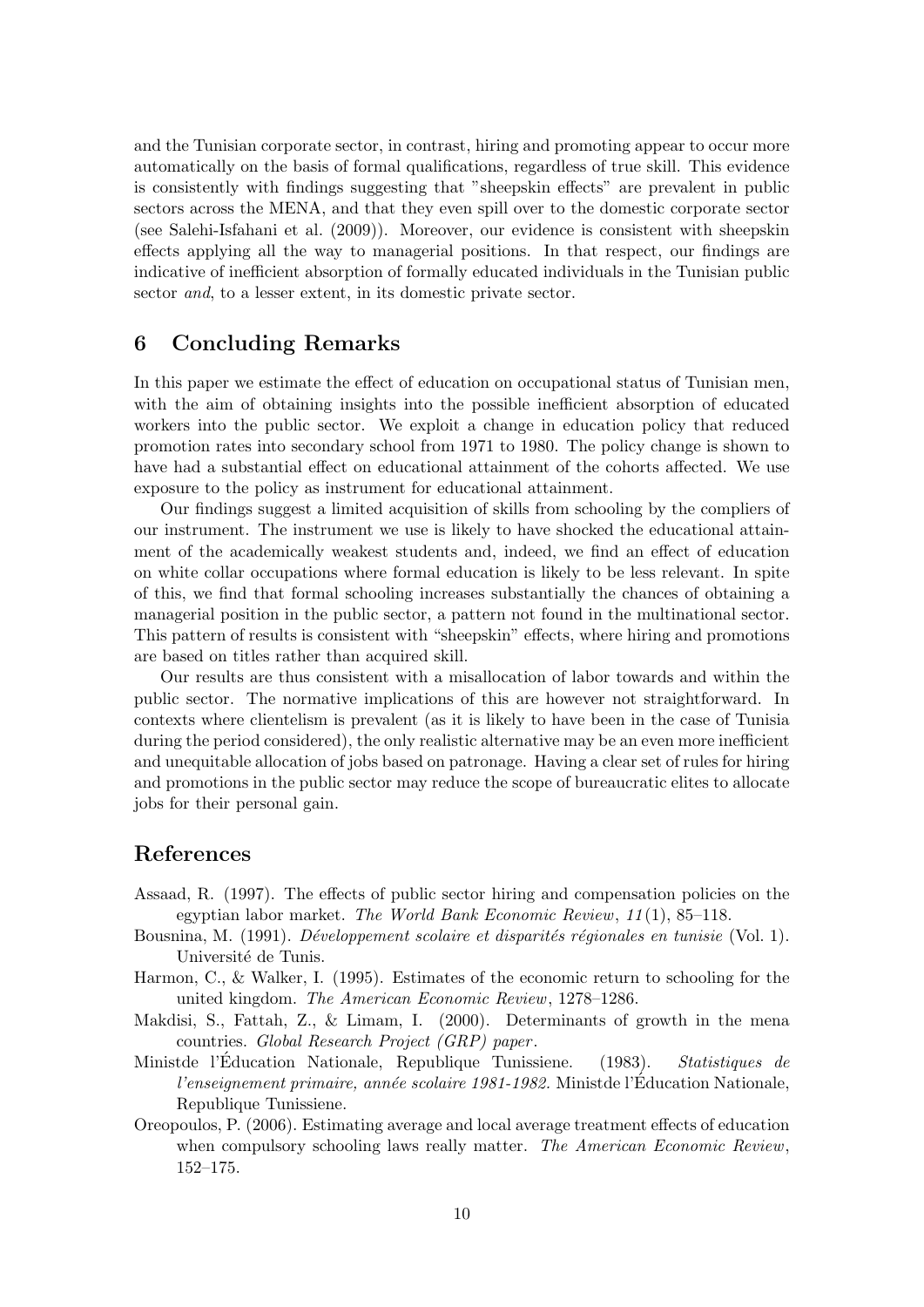- Pischke, J.-S., & von Wachter, T. (2008). Zero returns to compulsory schooling in germany: Evidence and interpretation. The Review of Economics and Statistics,  $90(3)$ , 592–598.
- Pritchett, L. (2001). Where has all the education gone? The World Bank Economic  $Review, 15(3), 367-391.$
- Salehi-Isfahani, D., Tunali, I., & Assaad, R. (2009). A comparative study of returns to education of urban men in egypt, iran, and turkey. Middle East Development Journal, 1 (02), 145–187.
- Tansel, A. (2005). Public-private employment choice, wage differentials, and gender in turkey. Economic development and cultural change, 53 (2), 453–477.
- Tarifa, C. (1971). L'enseignement du premier et du second degré en tunisie. Population,  $26(1), 149-180.$
- Tibi, C. (1974). Développement économique et aspects financiers de la politique  $d'éducation en tunisie$  (Vol. 2). Presses de l'Unesco.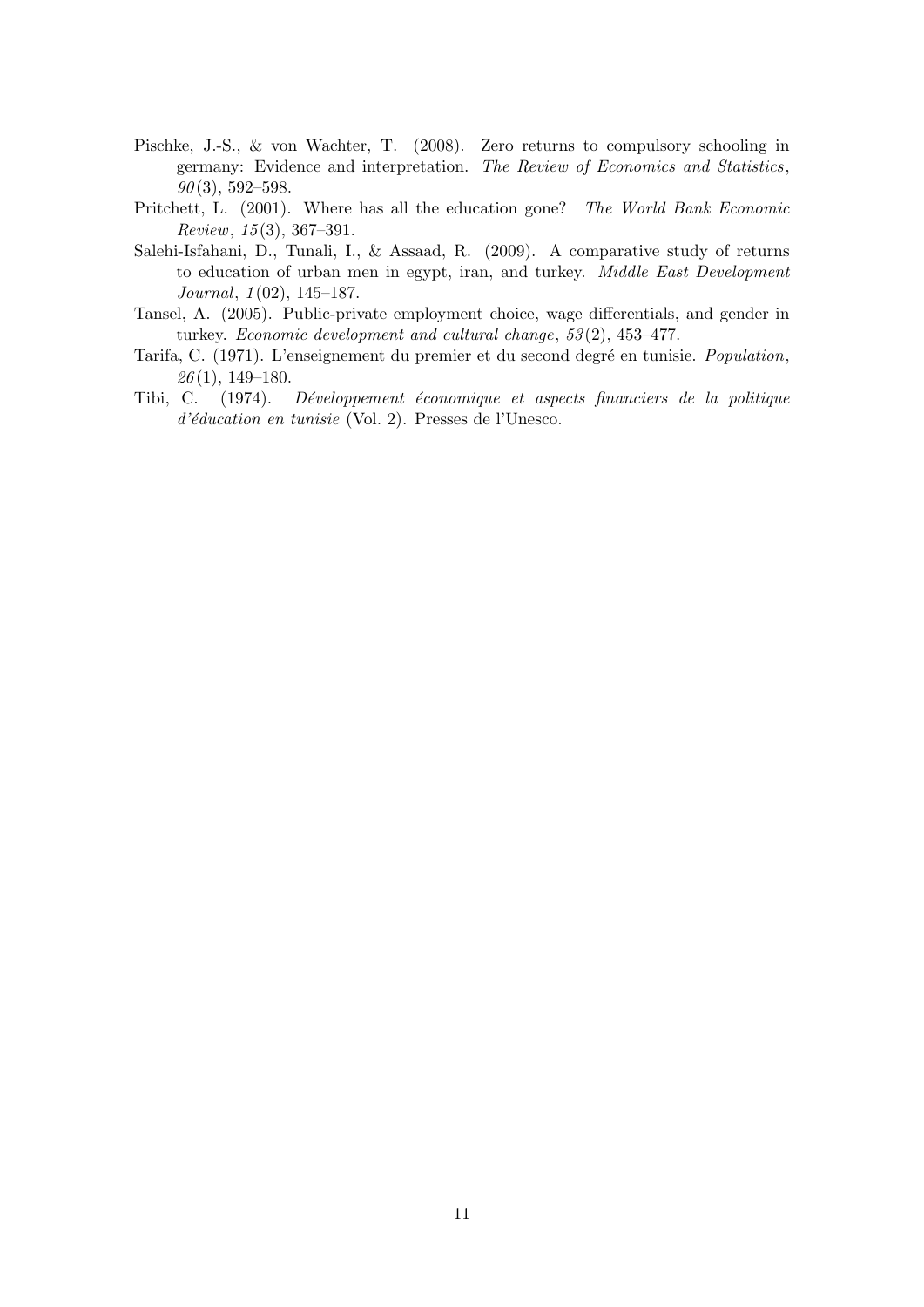Table 1: Promotion Rates into Secondary School

| 0.40       |
|------------|
| 0.40       |
| 0.41       |
| 0.42       |
| $\rm 0.41$ |
| 0.42       |
| 0.39       |
| 0.40       |
| 0.40       |
| 0.35       |
| 0.25       |
| 0.22       |
| 0.31       |
| 0.25       |
| 0.26       |
| 0.26       |
| 0.27       |
| 0.26       |
| 0.25       |
| 0.38       |
| 0.44       |
|            |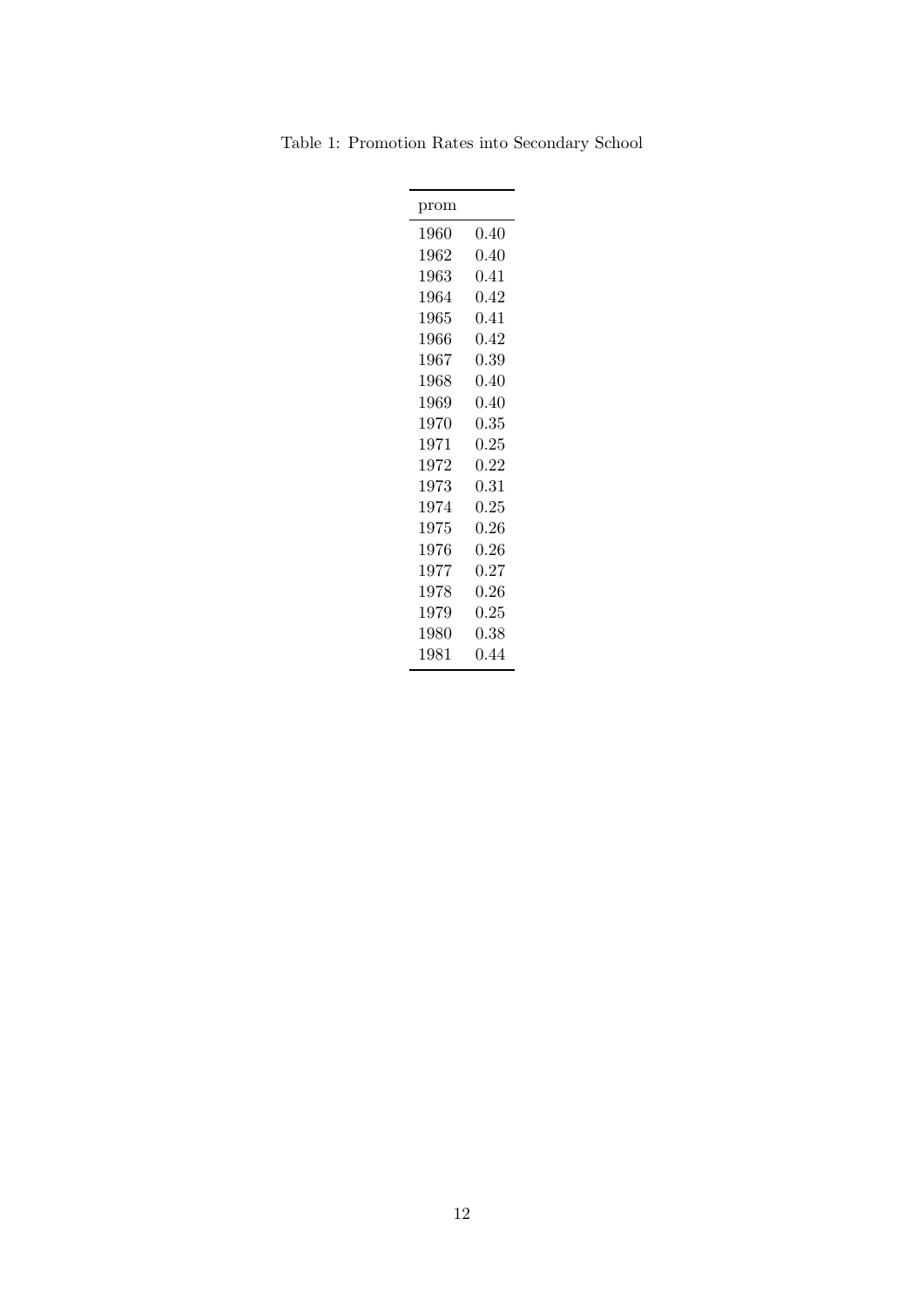| dsmeans                  | Mean cns | SD cns         | Mean lfs | SD lfs         |
|--------------------------|----------|----------------|----------|----------------|
|                          |          |                |          |                |
| Grades.completed         | 7.562    | $\bf 5$        | 7.867    | $\overline{5}$ |
| Wealth.index             | 0.150    | $\overline{2}$ | 0.773    | $\overline{2}$ |
| Employed                 | 0.787    |                | 0.830    |                |
| Education                |          |                |          |                |
| None                     | 0.141    |                | 0.116    |                |
| Primary                  | 0.381    |                | 0.405    |                |
| Secondary                | 0.345    |                | 0.341    |                |
| College                  | 0.134    |                | 0.139    |                |
| <b>Employment Sector</b> |          |                |          |                |
| pubadm                   | 0.190    |                | 0.172    |                |
| pubcomp                  | 0.032    |                | 0.034    |                |
| privtns                  | 0.139    |                | 0.124    |                |
| multinat                 | 0.023    |                | 0.031    |                |
| shop                     | 0.144    |                | 0.168    |                |
| home                     | 0.007    |                | 0.005    |                |
| ambulant                 | 0.070    |                | 0.062    |                |
| agricultural             | 0.106    |                | 0.123    |                |
| construct.building       | 0.126    |                | 0.139    |                |
| construct.other          | 0.006    |                | 0.006    |                |
| other.places             | 0.013    |                | 0.011    |                |
| None                     | 0.143    |                | 0.124    |                |
| Occupation               |          |                |          |                |
| Management               | 0.088    |                | 0.133    |                |
| Scientist                | 0.053    |                | 0.057    |                |
| Technician               | 0.061    |                | 0.054    |                |
| Clerk                    | 0.045    |                | 0.038    |                |
| Vendor                   | 0.096    |                | 0.089    |                |
| Farmer                   | 0.074    |                | 0.101    |                |
| Craftsman                | 0.128    |                | 0.121    |                |
| Machine Operator         | 0.087    |                | 0.083    |                |
| Unskilled Worker         | 0.225    |                | 0.168    |                |
| None                     | 0.143    |                | 0.156    |                |

Table 2: Descriptive Satistics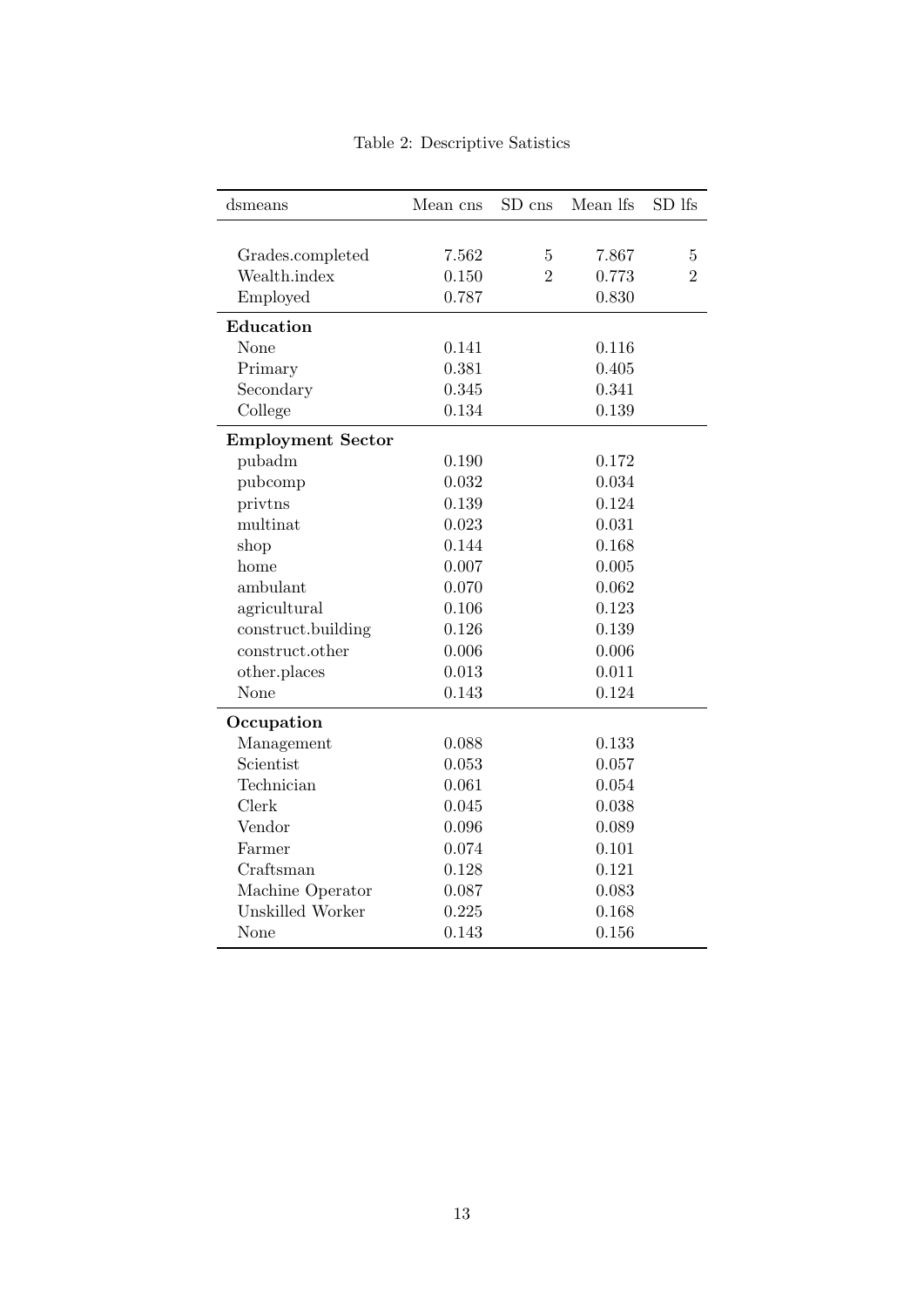| sctds    | None  | Primary | Secondary | College | grades.compl | wealth  |
|----------|-------|---------|-----------|---------|--------------|---------|
| pubadm   | 0.050 | 0.17    | 0.46      | 0.329   | 11.3         | 1.22    |
| pubcomp  | 0.066 | 0.28    | 0.48      | 0.166   | 9.2          | 1.28    |
| privtns  | 0.066 | 0.35    | 0.44      | 0.149   | 8.7          | 0.75    |
| multinat | 0.036 | 0.30    | 0.48      | 0.186   | 9.5          | 1.04    |
| others   | 0.194 | 0.51    | 0.27      | 0.028   | 5.5          | $-0.55$ |
| None     | 0.194 | 0.31    | 0.30      | 0.191   | 77           | $-0.29$ |

Table 3: Distribution of Skill by Sector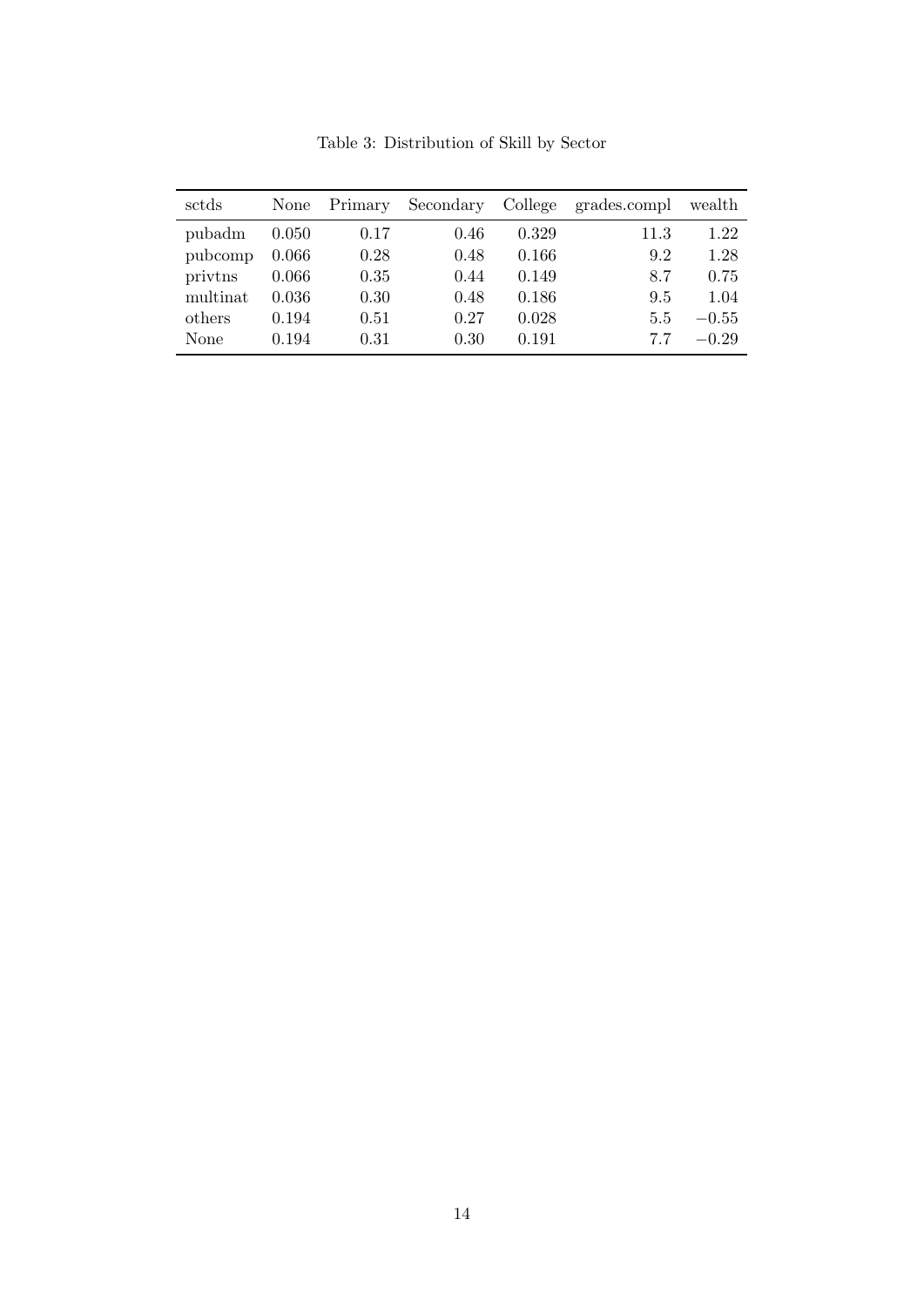| occsctds                         | pubadm | pubcomp | privtns | multinat | others | None  |
|----------------------------------|--------|---------|---------|----------|--------|-------|
| Management                       |        |         |         |          |        |       |
| Senior Govt and CEO              | 0.943  | 0.0223  | 0.015   | 0.0045   | 0.014  | 0.001 |
| Company Director                 | 0.324  | 0.0952  | 0.443   | 0.0918   | 0.043  | 0.003 |
| <b>SME</b> Manager               | 0.007  | 0.0049  | 0.100   | 0.0057   | 0.881  | 0.002 |
| Scientist                        |        |         |         |          |        |       |
| Natural Scientist                | 0.323  | 0.1363  | 0.361   | 0.0875   | 0.089  | 0.003 |
| Life Scientist                   | 0.522  | 0.0276  | 0.088   | 0.0146   | 0.345  | 0.002 |
| Secondary and University Teacher | 0.965  | 0.0076  | 0.010   | 0.0018   | 0.014  | 0.001 |
| Other Scientist                  | 0.361  | 0.0568  | 0.291   | 0.0481   | 0.240  | 0.004 |
| Technician                       |        |         |         |          |        |       |
| Natural Science Technician       | 0.277  | 0.1544  | 0.350   | 0.0875   | 0.130  | 0.002 |
| Life Science Technician          | 0.778  | 0.0377  | 0.086   | 0.0103   | 0.087  | 0.001 |
| Primary School Teacher           | 0.920  | 0.0079  | 0.018   | 0.0007   | 0.051  | 0.002 |
| Other Technician                 | 0.378  | 0.0649  | 0.336   | 0.0545   | 0.162  | 0.005 |
| <b>Clerk</b>                     |        |         |         |          |        |       |
| Secretary                        | 0.585  | 0.0961  | 0.228   | 0.0393   | 0.048  | 0.003 |
| Receptionist                     | 0.373  | 0.1319  | 0.308   | 0.0535   | 0.131  | 0.003 |
| others                           |        |         |         |          |        |       |
| Vendor                           | 0.376  | 0.0180  | 0.131   | 0.0211   | 0.451  | 0.003 |
| Farmer                           | 0.016  | 0.0057  | 0.019   | 0.0028   | 0.956  | 0.001 |
| Craftsman                        | 0.043  | 0.0353  | 0.175   | 0.0236   | 0.721  | 0.002 |
| Machine Operator                 | 0.117  | 0.0680  | 0.312   | 0.0525   | 0.448  | 0.004 |
| Unskilled Worker                 | 0.116  | 0.0284  | 0.134   | 0.0249   | 0.694  | 0.002 |
| None                             | 0.006  | 0.0004  | 0.003   | 0.0005   | 0.003  | 0.987 |
| All                              |        |         |         |          |        |       |
| All                              | 0.190  | 0.0322  | 0.139   | 0.0234   | 0.472  | 0.144 |

Table 4: Distribution of Skill by Occupation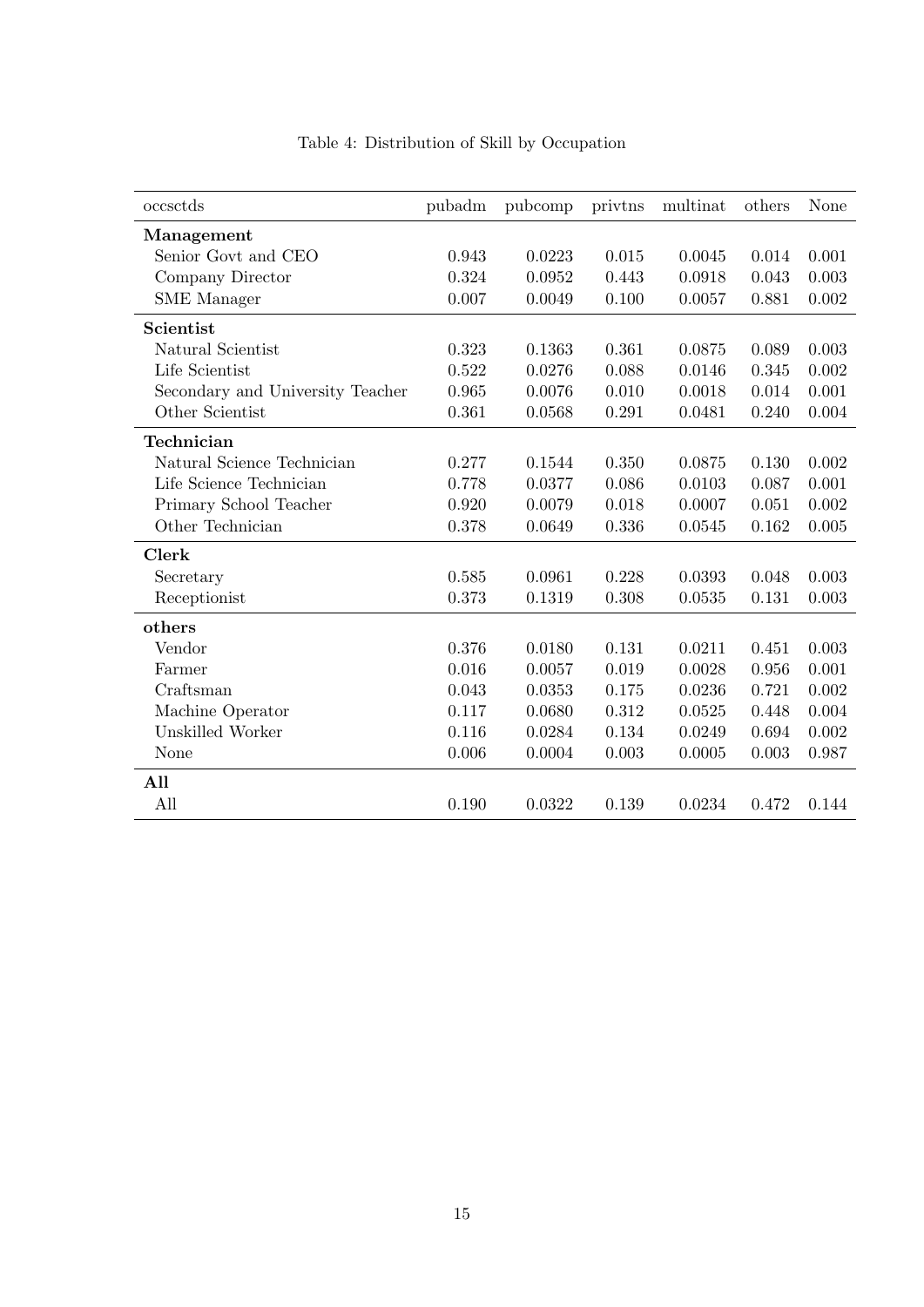| occsctgrades               | pubadm | pubcomp | privtns | multinat | wealth |
|----------------------------|--------|---------|---------|----------|--------|
| Company Director           | 15.0   | 14.6    | 14.0    | 14.1     | 3.47   |
| Natural Scientist          | 16.6   | 16.9    | 16.9    | 17.2     | 3.36   |
| Other Scientist            | 13.5   | 14.9    | 15.5    | 15.7     | 2.43   |
| Natural Science Technician | 12.5   | 12.2    | 12.1    | 12.8     | 1.63   |
| Other Technician           | 11.9   | 11.3    | 11.8    | 12.0     | 1.62   |
| Secretary                  | 10.8   | 10.3    | 10.9    | 11.0     | 1.26   |
| Receptionist               | 9.8    | 10.4    | 10.6    | 11.3     | 1.25   |

Table 5: Mean grades by Occupation and Sector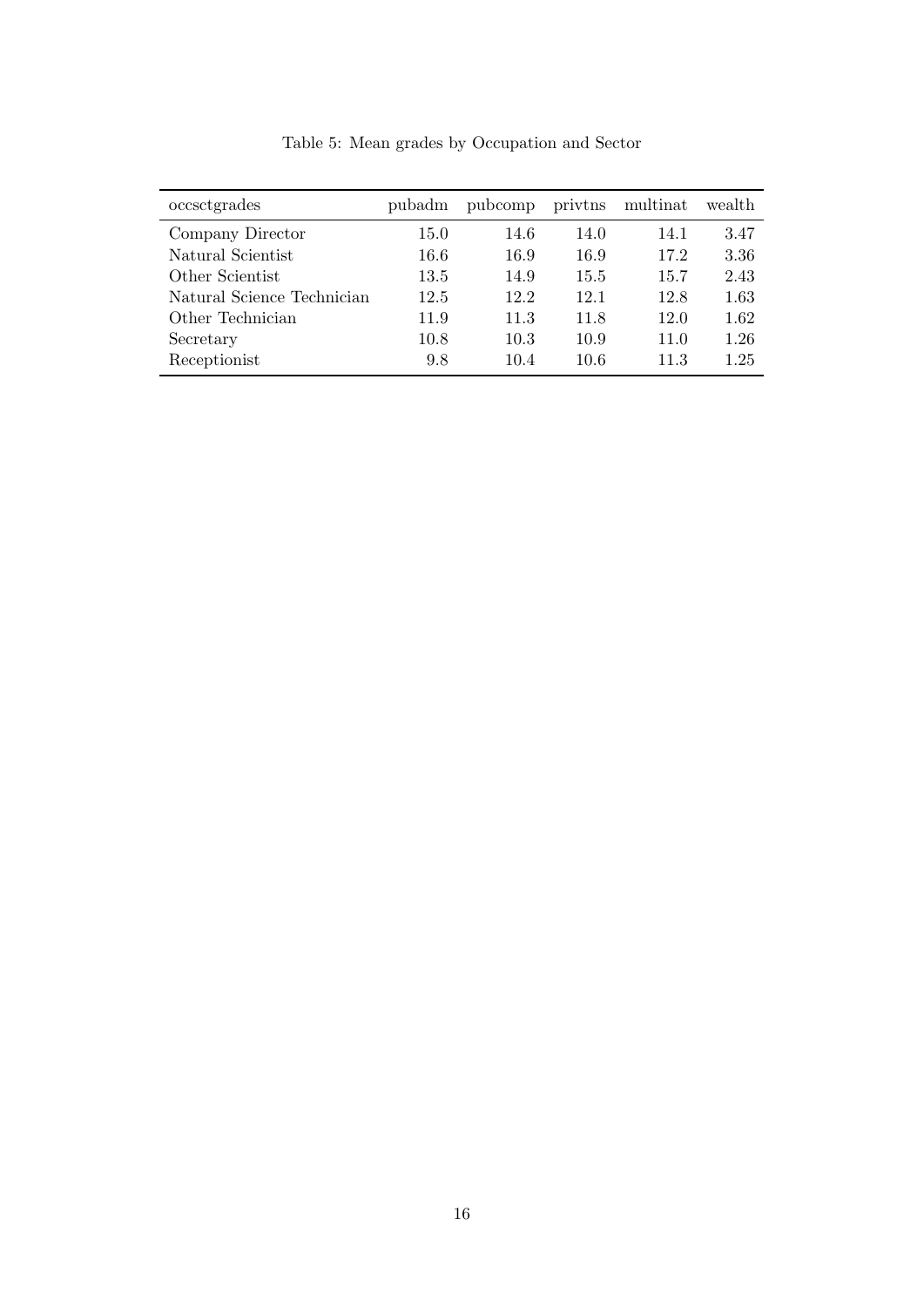|            | grades.compl              | grades.compl              | grades.compl              | sec.uni                     | sec.uni                     | sec.uni                     |
|------------|---------------------------|---------------------------|---------------------------|-----------------------------|-----------------------------|-----------------------------|
| D          | $-0.952$<br>$(0.034)$ *** | $-0.785$<br>$(0.058)$ *** | $-0.992$<br>$(0.073)$ *** | $-0.1067$<br>$(0.0033)$ *** | $-0.0951$<br>$(0.0055)$ *** | $-0.1090$<br>$(0.0069)$ *** |
|            |                           |                           |                           |                             |                             |                             |
| Mean.outc  | 7.56                      | 7.56                      | 7.87                      | 0.48                        | 0.48                        | 0.47                        |
| SD.outc    | 5.15                      | 5.15                      | 5.10                      | 0.50                        | 0.50                        | 0.50                        |
| Data.used  | cns                       | cns                       | lfs                       | cns                         | cns                         | lfs                         |
| Poly.order | 3                         | $\overline{5}$            | 3                         | 3                           | 5                           | 3                           |
| N          | 352129                    | 352129                    | 77982                     | 354610                      | 354610                      | 78635                       |

|  | Table 6: First stage regressions of years of education and of reaching secondary or uni- |  |  |  |  |  |
|--|------------------------------------------------------------------------------------------|--|--|--|--|--|
|  | versity education on the instrument                                                      |  |  |  |  |  |

Robust standard errors in parenthesis. Signif. codes: 0.01 '\*\*\*' 0.05 '\*\*' 0.1 '\*'.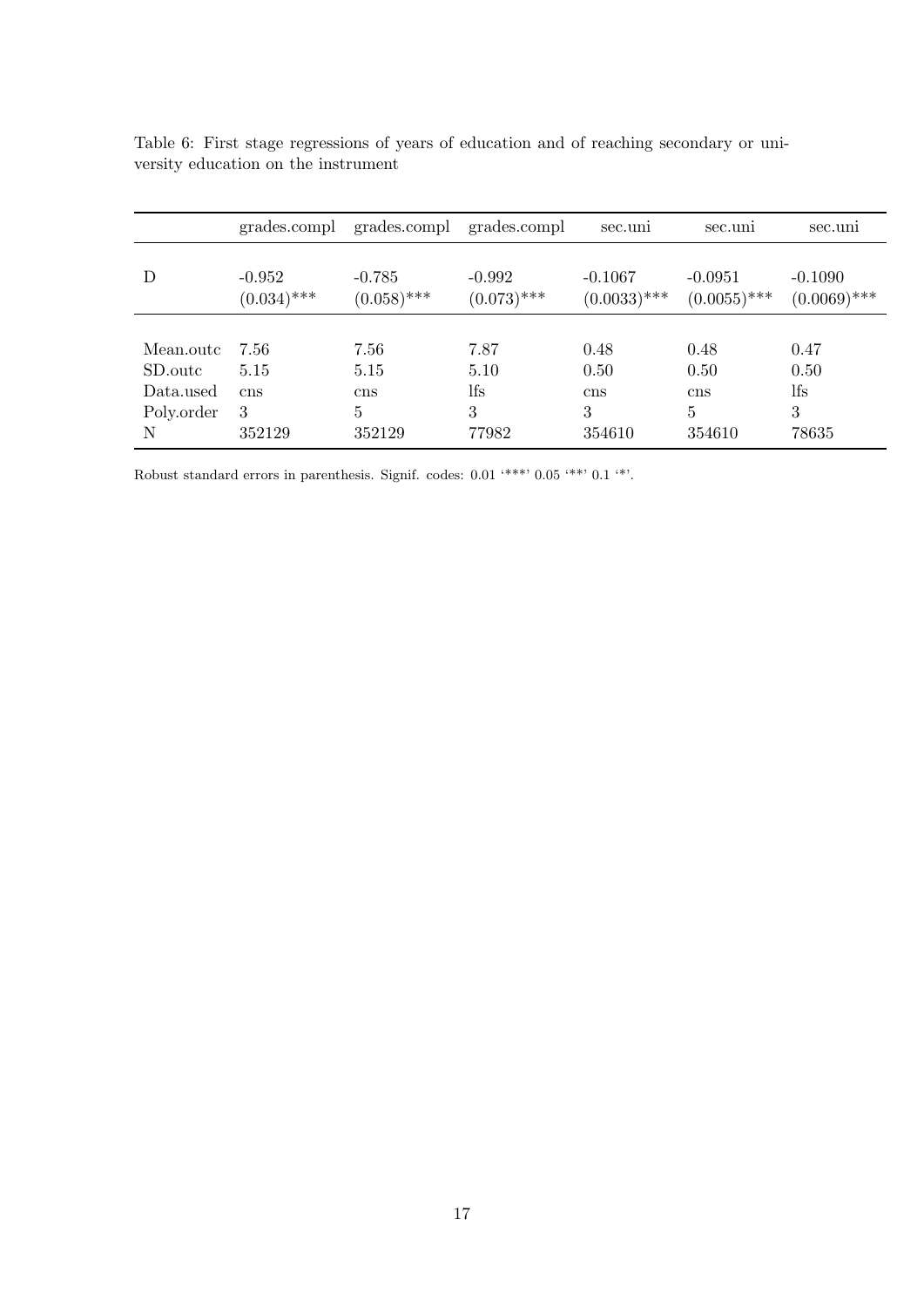|             | 1              | $\overline{2}$  | 3              | 4               |
|-------------|----------------|-----------------|----------------|-----------------|
|             |                |                 |                |                 |
| IV.cns      | 0.497          | 0.063           | 0.102          | 0.0323          |
|             | $(0.025)$ ***  | $(0.012)$ ***   | $(0.022)$ ***  | $(0.0087)$ ***  |
| OLS.cns     | 0.2477         | 0.02588         | 0.0570         | 0.01594         |
|             | $(0.0014)$ *** | $(0.00067)$ *** | $(0.0013)$ *** | $(0.00057)$ *** |
| IV.lfs      | 0.430          | 0.032           | 0.0056         | 0.014           |
|             | $(0.084)$ ***  | (0.045)         | (0.0726)       | (0.035)         |
| OLS.Ifs     | 0.2319         | 0.0363          | 0.0484         | 0.0205          |
|             | $(0.0029)$ *** | $(0.0015)$ ***  | $(0.0028)$ *** | $(0.0014)$ ***  |
|             |                |                 |                |                 |
| Outcome.var | pubadm         | pubcomp         | privtns        | multinat        |
| Mean.outc   | 0.18           | 0.04            | 0.13           | 0.03            |
| SD.outc     | 0.39           | 0.19            | 0.34           | 0.18            |

Table 7: IV and OLS estimates of the effect of secondary and university education on sector of employment

Robust standard errors in parenthesis. Signif. codes: 0.01 '\*\*\*' 0.05 '\*\*' 0.1 '\*'.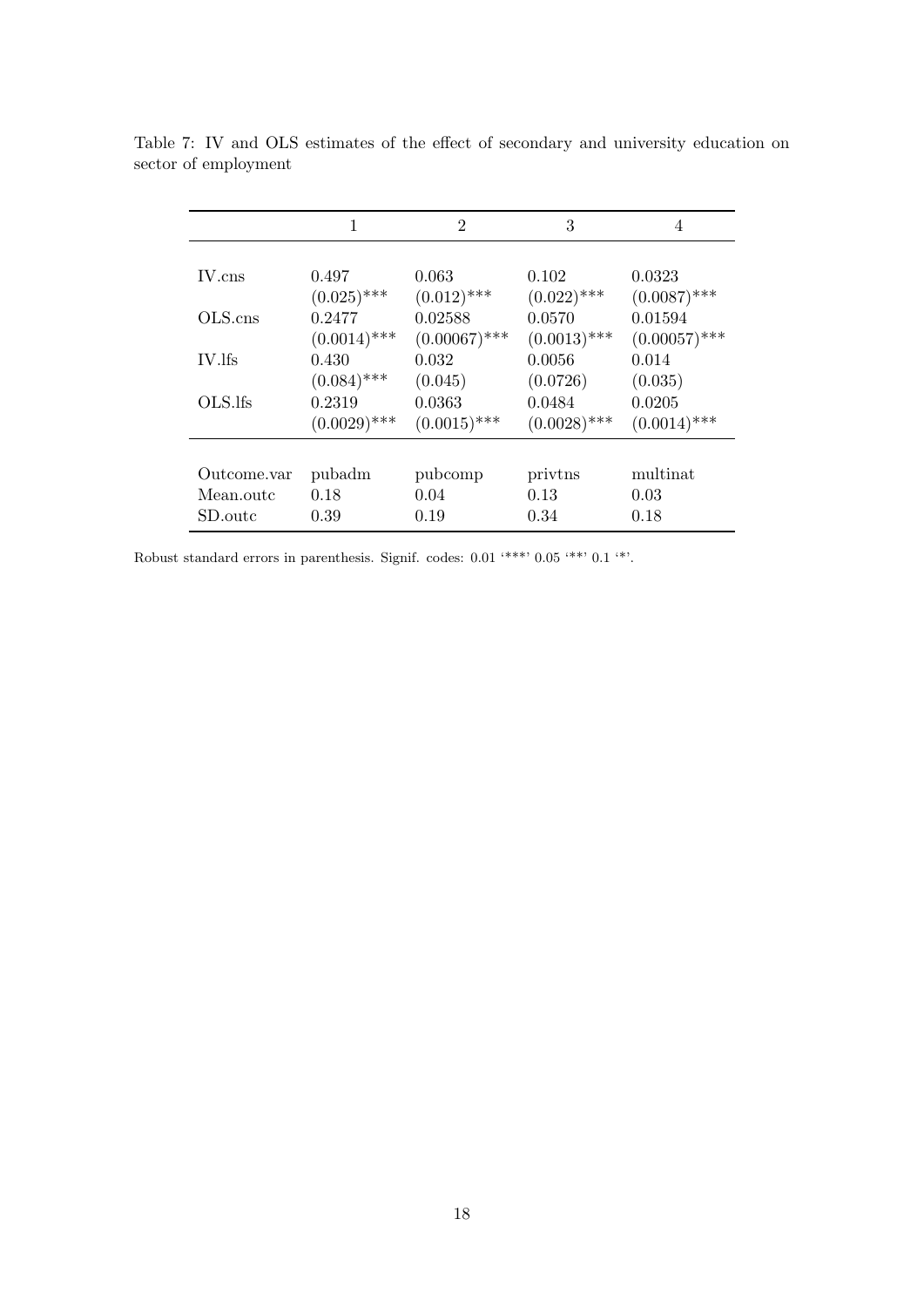| tblocc2                    | pubadm         | pubcomp        | privtns        | multinat     | All            |
|----------------------------|----------------|----------------|----------------|--------------|----------------|
| Company.Director           | 0.044          | 0.0121         | 0.0272         | 0.0035       | 0.09           |
|                            | $(0.006)$ ***  | $(0.0034)$ *** | $(0.0068)$ *** | (0.0030)     | $(0.01)$ ***   |
|                            | [0.006]        | [0.002]        | [0.009]        | [0.002]      | [0.020]        |
| Natural.Scientist          | $-0.0043$      | 0.0015         | $-0.0016$      | $-0.00049$   | $-0.00099$     |
|                            | (0.0042)       | (0.0026)       | (0.0040)       | (0.00196)    | (0.00697)      |
|                            | [0.003]        | [0.001]        | [0.004]        | [0.0009]     | [0.010]        |
| Other.Scientist            | 0.0204         | 0.0011         | 0.011          | 0.0019       | 0.0443         |
|                            | $(0.0041)$ *** | (0.0017)       | $(0.003)$ ***  | (0.0013)     | $(0.0064)$ *** |
|                            | [0.004]        | [0.0006]       | [0.003]        | [0.0005]     | [0.010]        |
| Natural.Science.Technician | 0.0025         | 0.0023         | 0.0053         | $-0.0019$    | 0.0058         |
|                            | (0.0046)       | (0.0035)       | (0.0041)       | (0.0020)     | (0.0077)       |
|                            | [0.004]        | [0.002]        | [0.005]        | [0.001]      | [0.015]        |
| Other.Technician           | 0.0141         | 0.0058         | 0.0163         | $-0.000021$  | 0.0369         |
|                            | $(0.0054)$ *** | $(0.0023)$ **  | $(0.0047)$ *** | (0.001730)   | $(0.0083)$ *** |
|                            | [0.006]        | [0.001]        | [0.005]        | [0.0009]     | [0.016]        |
| Secretary                  | 0.0692         | 0.0099         | 0.0299         | 0.0043       | 0.115          |
|                            | $(0.0095)$ *** | $(0.0043)$ **  | $(0.0061)$ *** | $(0.0023)^*$ | $(0.012)$ ***  |
|                            | [0.02]         | [0.003]        | [0.008]        | [0.001]      | [0.036]        |
| Receptionist               | 0.0067         | 0.0081         | 0.0126         | 0.0024       | 0.0349         |
|                            | $(0.0040)^*$   | $(0.0025)$ *** | $(0.0031)$ *** | $(0.0012)*$  | $(0.0061)$ *** |
|                            | [0.003]        | [0.001]        | [0.003]        | [0.0005]     | [0.009]        |

Table 8: IV results on the effect of education on different occupations and sectors

Robust standard errors in parenthesis. Signif. codes: 0.01 '\*\*\*' 0.05 '\*\*' 0.1 '\*'. The figures in square brackets show the proportion of the workforce in each occupation in each sector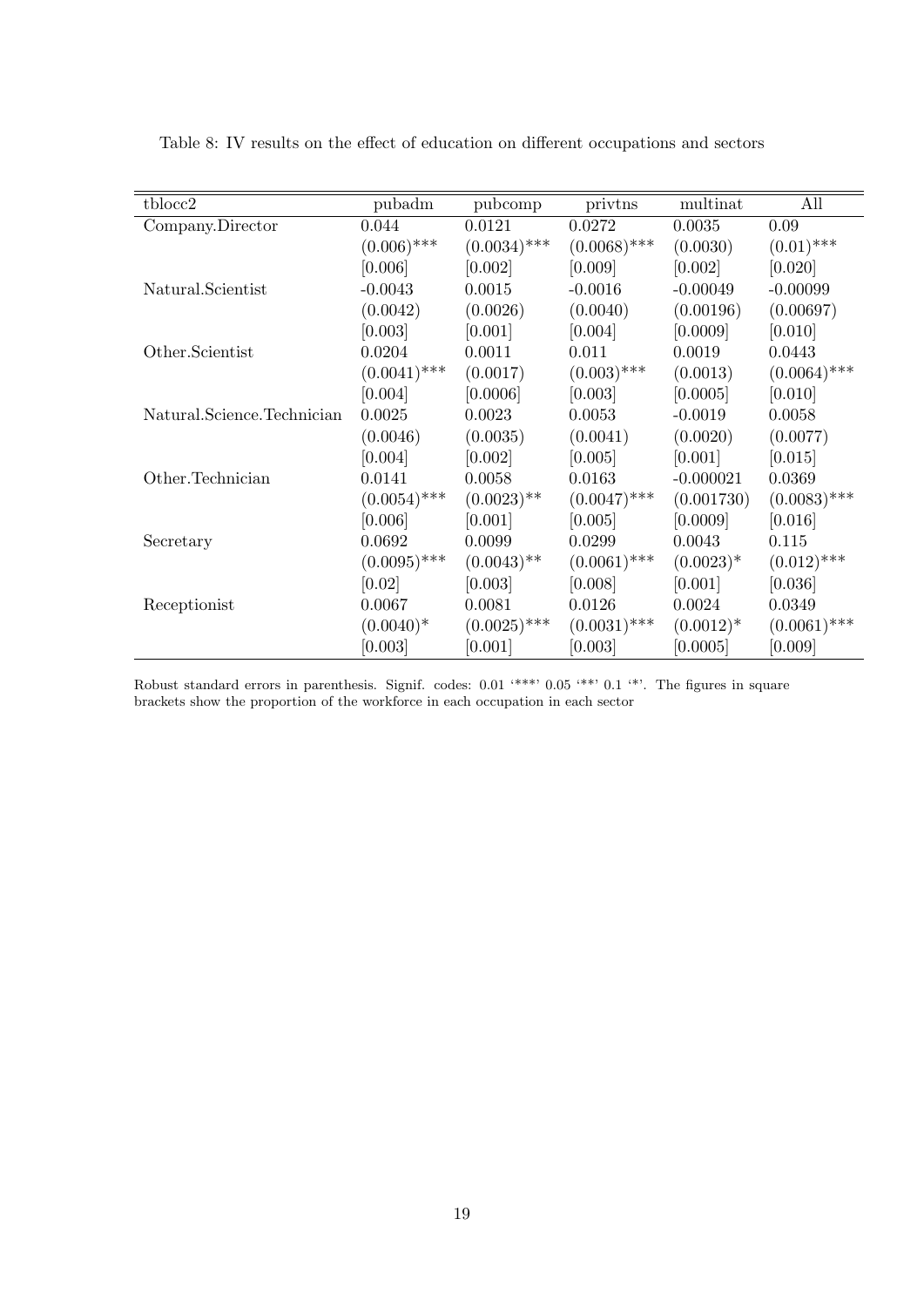

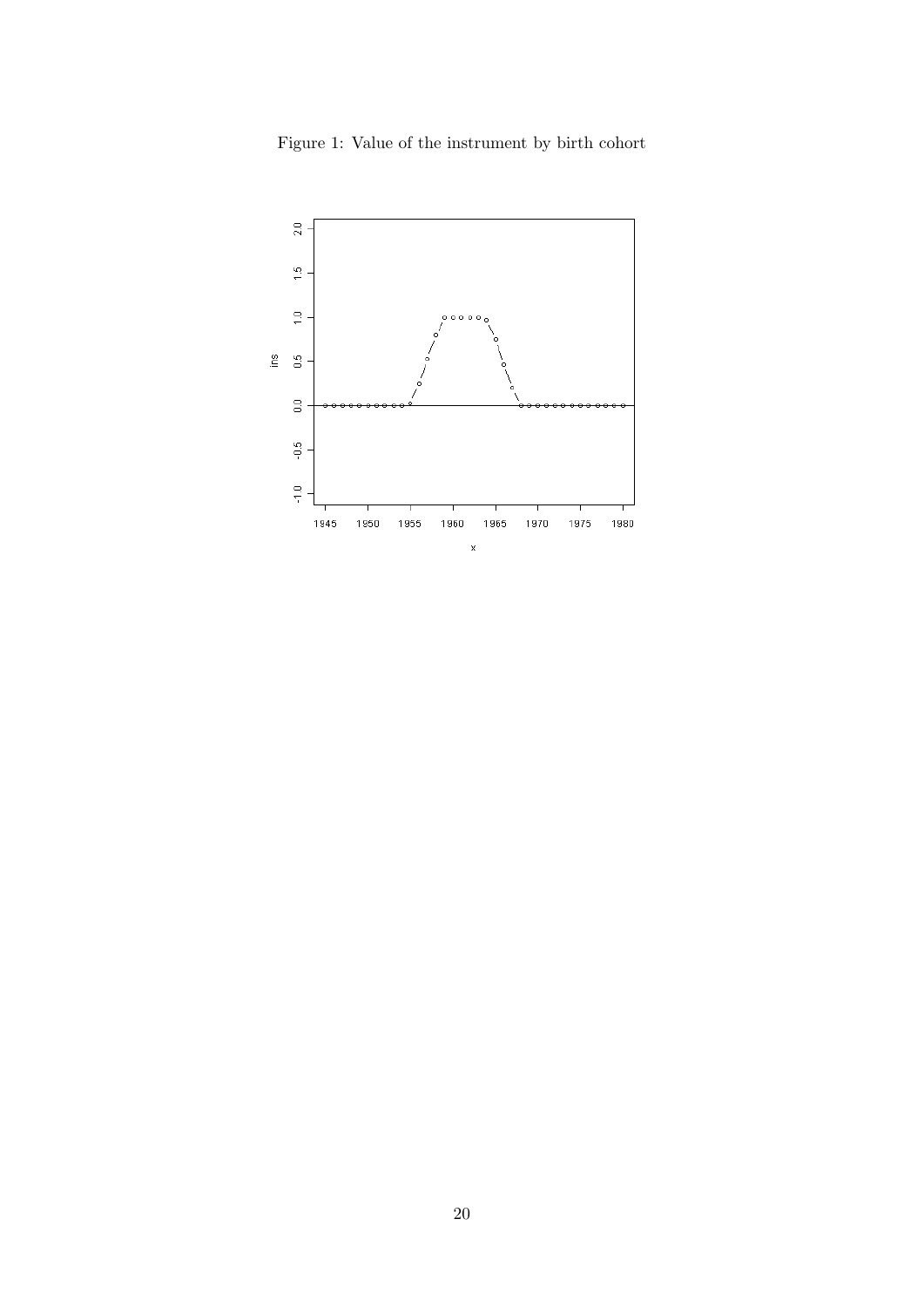

Figure 2: Graphical depiction of the First Stage: educational attainment by birth cohort